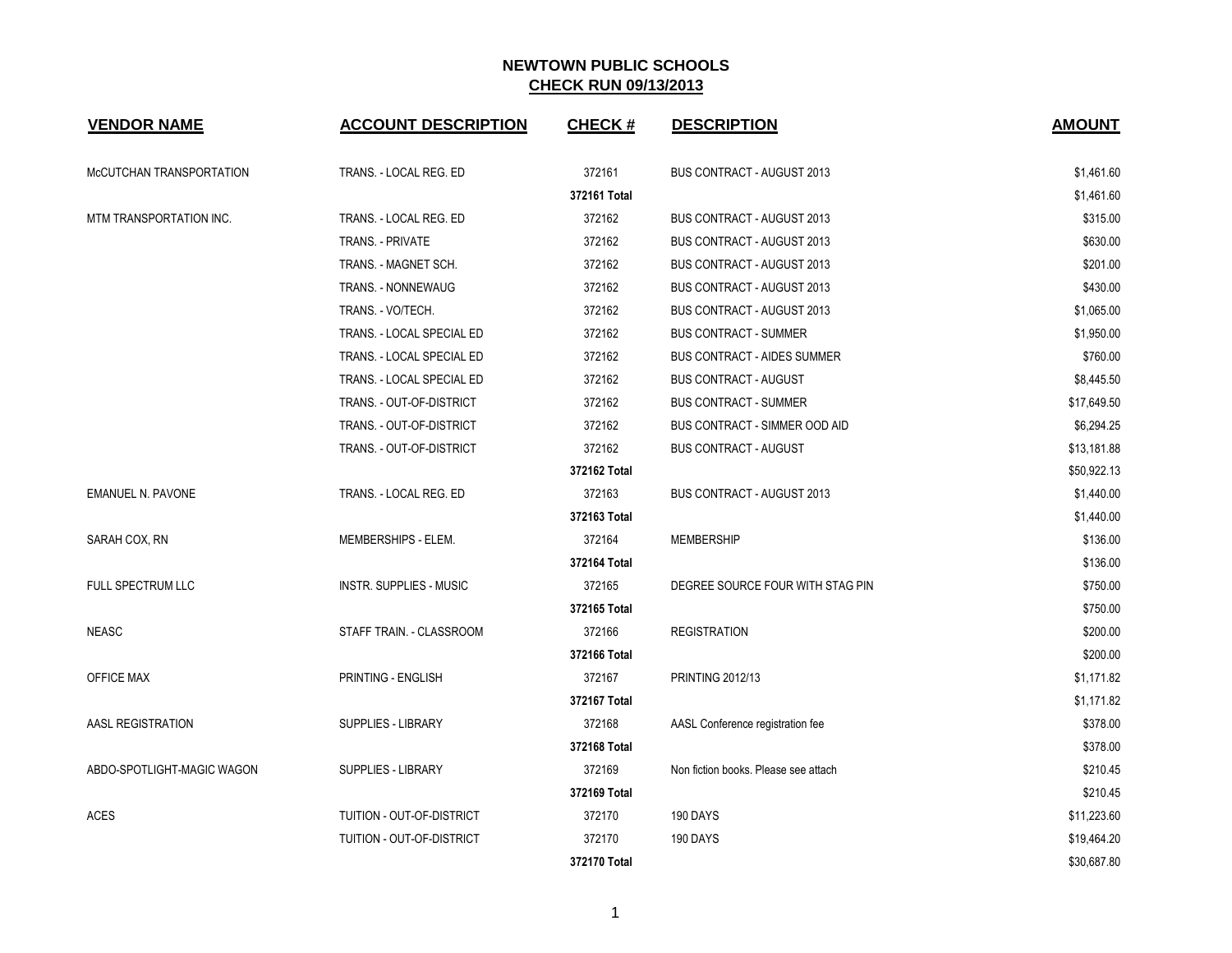| <b>VENDOR NAME</b>               | <b>ACCOUNT DESCRIPTION</b>    | <b>CHECK#</b> | <b>DESCRIPTION</b>                                | <b>AMOUNT</b> |
|----------------------------------|-------------------------------|---------------|---------------------------------------------------|---------------|
| <b>THOMAS ADAMS</b>              | REPAIRS - MAINT.              | 372171        | VAN 37 SERV & REPAIR                              | \$165.00      |
|                                  |                               | 372171 Total  |                                                   | \$165.00      |
| <b>ADELBROOK</b>                 | TUITION - OUT-OF-DISTRICT     | 372172        | 2 STUDENTS 180 DAYS                               | \$1,600.00    |
|                                  | TUITION - OUT-OF-DISTRICT     | 372172        | 1 ON 1 SERVICES FOR EACH STUDENT                  | \$832.00      |
|                                  |                               | 372172 Total  |                                                   | \$2,432.00    |
| <b>AIRGAS EAST</b>               | CONTRACTED SERV. - TECH ED.   | 372173        | TANK FILL UP                                      | \$104.64      |
|                                  |                               | 372173 Total  |                                                   | \$104.64      |
| ALL ABOUT YOU HOME CARE SERVICES | PROF. SERV. - HEALTH ELEM/RIS | 372174        | LPN SERVICES STARR PROGRAM                        | \$1,705.00    |
|                                  |                               | 372174 Total  |                                                   | \$1,705.00    |
| ALL-STAR TRANSPORTATION LLC      | STUDENT TRAVEL - SPORTS       | 372175        | <b>FALL SPORTS TRANSPORTATION</b>                 | \$3,560.00    |
|                                  | STUDENT TRAVEL - SPORTS       | 372175        | SHUTTLE TRANSPORTATION                            | \$765.00      |
|                                  | STUDENT TRAVEL - SPORTS       | 372175        | <b>GIRLS SOCCER TO TRUMBULL</b>                   | \$195.00      |
|                                  | INSTR. SUPPLIES - SPORTS      | 372175        | SHUTTLE TRANSPORTATION                            | \$340.00      |
|                                  | TRANS. - LOCAL REG. ED        | 372175        | LOCAL TRANSPORTATION - BUS DRIVER CONTRACT        | \$207,997.45  |
|                                  | TRANS. - PRIVATE              | 372175        | ST. ROSE TRANSPORTATION - ALLOCATED COST          | \$20,374.94   |
|                                  | TRANS. - PRIVATE              | 372175        | FRAISER WOODS TRANSPORTATION - ALLOCATED COST     | \$5,406.00    |
|                                  | TRANS. - PRIVATE              | 372175        | HOUSATONIC VALLEY TRANSPORTATION - ALLOCATED COST | \$5,247.00    |
|                                  | TRANS. - MAGNET SCH.          | 372175        | MAGNET SCHOOL TRANSPORTATION - ALLOCATED COST     | \$2,864.00    |
|                                  |                               | 372175 Total  |                                                   | \$246,749.39  |
| ALTUS POWER FUNDS, LLC SERIES II | ELECTRICITY - M.S.            | 372176        | <b>AUGUST SOLAR POWER</b>                         | \$1,926.75    |
|                                  |                               | 372176 Total  |                                                   | \$1,926.75    |
| AMERICAN LIBRARY ASSOCIATION     | MEMBERSHIPS - LIBRARY         | 372177        | Membership renewal                                | \$180.00      |
|                                  |                               | 372177 Total  |                                                   | \$180.00      |
| AMERICAN LIBRARY ASSOC.          | <b>SUPPLIES - LIBRARY</b>     | 372178        | Newbeery Medal Seals # 5301-0101                  | \$29.00       |
|                                  | <b>SUPPLIES - LIBRARY</b>     | 372178        | Newbery Honor Seals # 5301-0102                   | \$29.00       |
|                                  | <b>SUPPLIES - LIBRARY</b>     | 372178        | Caldecott Honor Seals # 5300-0102                 | \$29.00       |
|                                  | SUPPLIES - LIBRARY            | 372178        | Coretta Scott King Honor Seals # 5302-0102        | \$14.50       |
|                                  | <b>SUPPLIES - LIBRARY</b>     | 372178        | Coretta Scott King Award Seals # 5302-0101        | \$14.50       |
|                                  | <b>SUPPLIES - LIBRARY</b>     | 372178        | shipping \$13.00 less \$11.60 discount.           | \$13.00       |
|                                  |                               | 372178 Total  |                                                   | \$129.00      |
| AMERICAN RED CROSS               | STAFF TRAIN. - HEALTH ADMIN.  | 372179        | CPR/FIRST AID & AED TRAINING 2013/14              | \$19.00       |
|                                  |                               | 372179 Total  |                                                   | \$19.00       |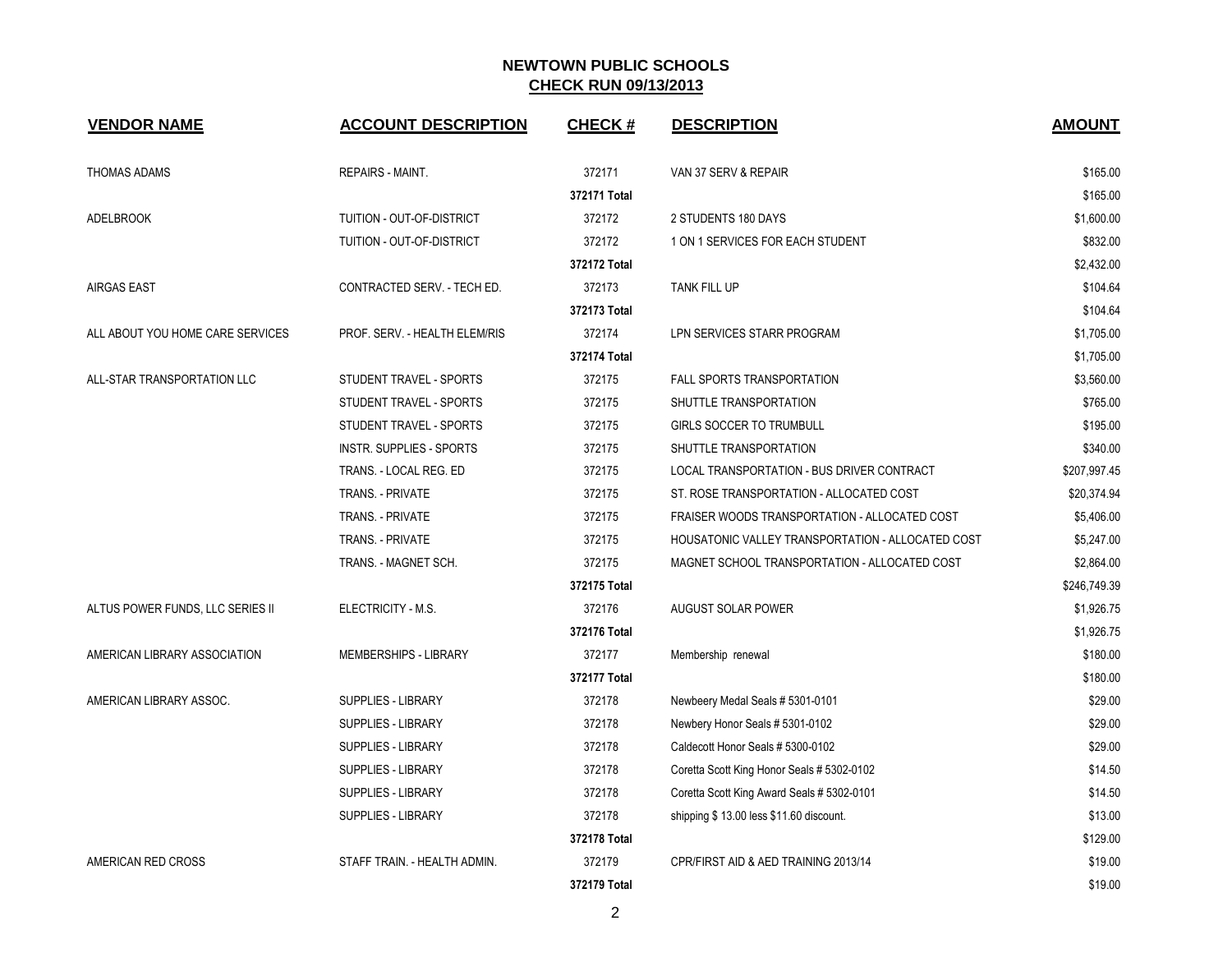| <b>VENDOR NAME</b>                  | <b>ACCOUNT DESCRIPTION</b>   | <b>CHECK#</b> | <b>DESCRIPTION</b>                                | <b>AMOUNT</b> |
|-------------------------------------|------------------------------|---------------|---------------------------------------------------|---------------|
| APPLE INC.                          | <b>SUPPLIES - LIBRARY</b>    | 372180        | SUPPLIES PO 40954                                 | \$499.00      |
|                                     | <b>SUPPLIES - LIBRARY</b>    | 372180        | SUPPLIES PO 40954                                 | \$99.00       |
|                                     |                              | 372180 Total  |                                                   | \$598.00      |
| AQUARION WATER COMPANY OF CT        | WATER - S.H.                 | 372181        | WATER 200326171                                   | \$200.45      |
|                                     |                              | 372181 Total  |                                                   | \$200.45      |
| ASSOCIATED REFUSE HAULERS           | REFUSE REMOVAL               | 372182        | REFUSE DISPOSAL - ALL SCHOOLS 2013-2014           | \$7,289.39    |
|                                     | <b>REFUSE REMOVAL</b>        | 372182        | CARDBOARD RECYCLING - ALL SCHOOLS 2013-2014       | \$98.00       |
|                                     | <b>REFUSE REMOVAL</b>        | 372182        | CARDBOARD RECYCLING - ALL SCHOOLS 2013-2014       | \$136.00      |
|                                     | <b>REFUSE REMOVAL</b>        | 372182        | CARDBOARD RECYCLING - ALL SCHOOLS 2013-2014       | \$38.00       |
|                                     | <b>REFUSE REMOVAL</b>        | 372182        | CARDBOARD RECYCLING - ALL SCHOOLS 2013-2014       | \$96.00       |
|                                     | <b>REFUSE REMOVAL</b>        | 372182        | CARDBOARD RECYCLING - ALL SCHOOLS 2013-2014       | \$147.00      |
|                                     | <b>REFUSE REMOVAL</b>        | 372182        | CARDBOARD RECYCLING - ALL SCHOOLS 2013-2014       | \$125.00      |
|                                     | <b>REFUSE REMOVAL</b>        | 372182        | CARDBOARD RECYCLING - ALL SCHOOLS 2013-2014       | \$255.00      |
|                                     | <b>REFUSE REMOVAL</b>        | 372182        | EXTRA DUMPSTER PICKUPS 2013-2014                  | \$381.10      |
|                                     | <b>REFUSE REMOVAL</b>        | 372182        | EXTRA DUMPSTER PICKUPS 2013-2014                  | \$427.00      |
|                                     | <b>REFUSE REMOVAL</b>        | 372182        | EXTRA DUMPSTER PICKUPS 2013-2014                  | \$464.80      |
|                                     |                              | 372182 Total  |                                                   | \$9,457.29    |
| AT&T                                | <b>TELEPHONE &amp; CABLE</b> | 372183        | <b>SERVICES 2013/14</b>                           | \$224.76      |
|                                     |                              | 372183 Total  |                                                   | \$224.76      |
| AT&T                                | <b>TELEPHONE &amp; CABLE</b> | 372184        | <b>SERVICES 2013/14</b>                           | \$140.87      |
|                                     |                              | 372184 Total  |                                                   | \$140.87      |
| <b>ATOMIC</b>                       | <b>MEMBERSHIPS - LIBRARY</b> | 372185        | School Membership, Gr. K-4, 2013-14 School Year   | \$25.00       |
|                                     |                              | 372185 Total  |                                                   | \$25.00       |
| <b>BAGEL DELIGHT</b>                | OFF. SUPPLIES - SUPER.       | 372186        | BREAKFAST 09/05/13                                | \$18.00       |
|                                     | INSTR. SUPPLIES - CLASSROOM  | 372186        | Invoice #610 - Supplies                           | \$53.97       |
|                                     | OFF. SUPPLIES - ADMIN.       | 372186        | Professional Development- welcome refreshments.   | \$110.00      |
|                                     |                              | 372186 Total  |                                                   | \$181.97      |
| BAILEY POTTERY EQUIP CORP & CERAMIC | <b>INSTR. SUPPLIES - ART</b> | 372187        | CLAY- WOOD MODELING TOOL- GRINDING DISK- SEE CART | \$1,606.13    |
|                                     |                              | 372187 Total  |                                                   | \$1,606.13    |
| <b>JESSE BAILEY</b>                 | STAFF TRAIN. - B&G ADMIN.    | 372188        | ELECTRICAL LICENSE                                | \$150.00      |
|                                     |                              | 372188 Total  |                                                   | \$150.00      |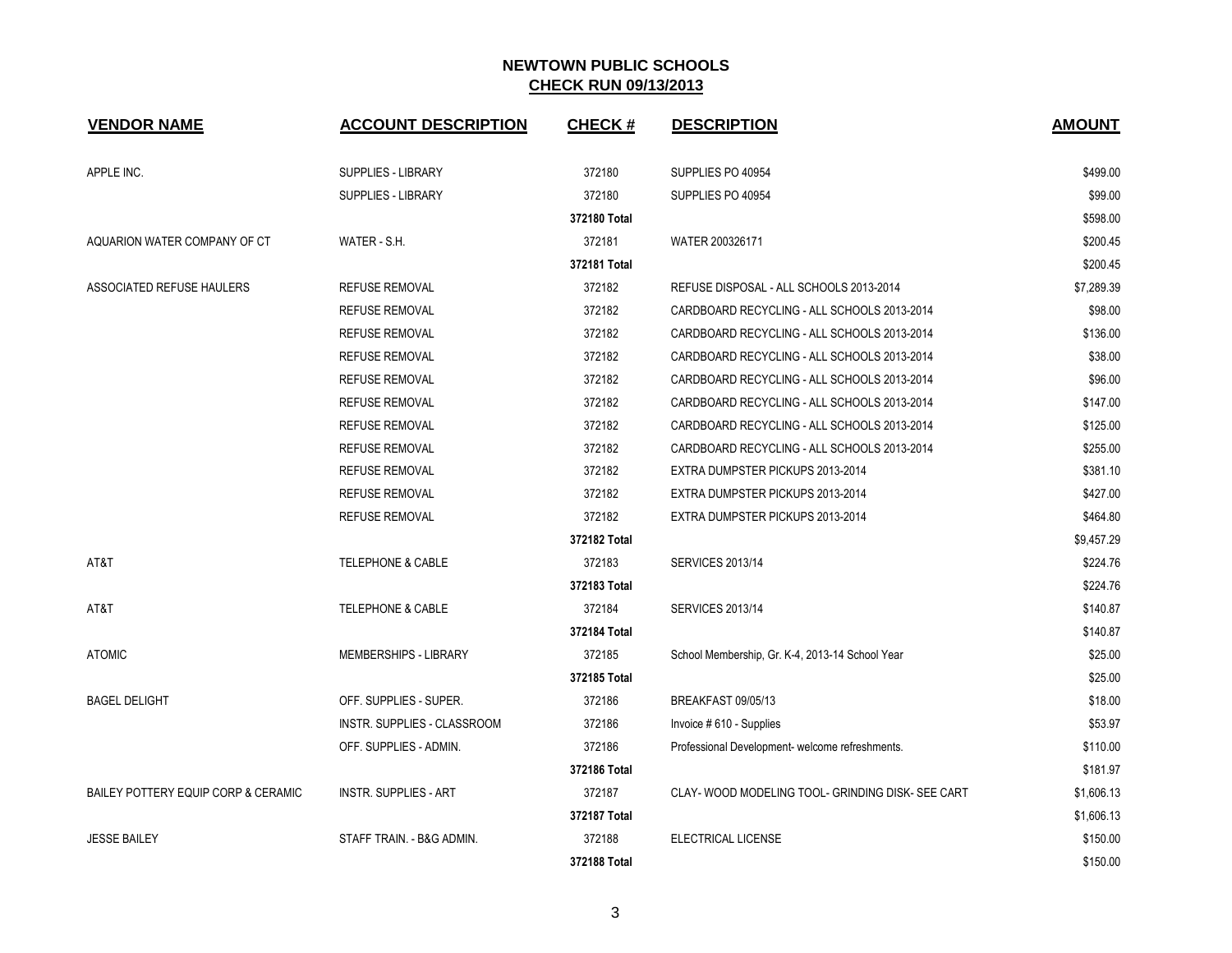| <b>VENDOR NAME</b>                   | <b>ACCOUNT DESCRIPTION</b>     | <b>CHECK#</b> | <b>DESCRIPTION</b>                                                   | <b>AMOUNT</b> |
|--------------------------------------|--------------------------------|---------------|----------------------------------------------------------------------|---------------|
| ANNETTE BARBOUR                      | TRANS. - LOCAL SPECIAL ED      | 372189        | SERV 09/03/2013 THRU 09/06/2013                                      | \$240.00      |
|                                      | TRANS. - LOCAL SPECIAL ED      | 372189        | SERV 08/27/2013 THRU 08/30/2013                                      | \$320.00      |
|                                      |                                | 372189 Total  |                                                                      | \$560.00      |
| <b>BEACON GRAPHICS LLC</b>           | INSTR. SUPPLIES - TECH ED.     | 372190        | PAPER- SEE SHOPPING CART                                             | \$1,768.23    |
|                                      |                                | 372190 Total  |                                                                      | \$1,768.23    |
| THE BEE PUBLISHING CO.               | OFF. SUPPLIES - ADMIN.         | 372191        | Subscription renewal for The Newtown Bee. See attached renewal form. | \$40.00       |
|                                      |                                | 372191 Total  |                                                                      | \$40.00       |
| BEHAVIORAL CONSULTING ASSOC          | PROF. SERV. - PSYCH/MED. EVAL. | 372192        | ABA CONSULTATIONS DISTRICT                                           | \$3,093.75    |
|                                      |                                | 372192 Total  |                                                                      | \$3,093.75    |
| BERKSHIRE REFRIGERATION SERVICE INC. | REPAIRS - CAFETERIA            | 372193        | <b>COOLER REPAIR</b>                                                 | \$250.60      |
|                                      |                                | 372193 Total  |                                                                      | \$250.60      |
| BEST ROUND GOLF CAR REPAIR           | <b>REPAIRS - SPORTS</b>        | 372194        | REPLACE BATTERY                                                      | \$305.00      |
|                                      |                                | 372194 Total  |                                                                      | \$305.00      |
| RONALD J. BIENKOWSKI                 | STAFF TRAVEL - BUS. SERV.      | 372195        | MONTHLY EXPENSE & TRAVEL 2013/14                                     | \$300.00      |
|                                      |                                | 372195 Total  |                                                                      | \$300.00      |
| <b>BLICK ART MATERIALS</b>           | <b>INSTR. SUPPLIES - ART</b>   | 372196        | Various Art supplies per attached list                               | \$302.76      |
|                                      | <b>INSTR. SUPPLIES - ART</b>   | 372196        | ACRYLICS- STRECHER FRAMES- MARKERS- SANDPAPER- WIRES                 | \$2,228.65    |
|                                      | <b>INSTR. SUPPLIES - ART</b>   | 372196        | ACRYLICS- STRECHER FRAMES- MARKERS- SANDPAPER- WIRES                 | \$1,102.76    |
|                                      | <b>INSTR. SUPPLIES - ART</b>   | 372196        | ACRYLICS- STRECHER FRAMES- MARKERS- SANDPAPER- WIRES                 | \$29.48       |
|                                      | <b>INSTR. SUPPLIES - ART</b>   | 372196        | ART - Instructional Supplies - Page 1 attached                       | \$144.21      |
|                                      | <b>INSTR. SUPPLIES - ART</b>   | 372196        | ART - Instructional Supplies - Page 2                                | \$457.20      |
|                                      | <b>INSTR. SUPPLIES - ART</b>   | 372196        | ART - Instructional supplies - Page 3                                | \$246.45      |
|                                      | <b>INSTR. SUPPLIES - ART</b>   | 372196        | Gray Bogus Paper 12x18 pg 194 - A10227-2226                          | \$13.09       |
|                                      | <b>INSTR. SUPPLIES - ART</b>   | 372196        | Blick Disposable Palette 18x24 pg 73 - A03063-2009                   | \$72.72       |
|                                      | <b>INSTR. SUPPLIES - ART</b>   | 372196        | Pacon Paper Squares - 9 inch pkg. pg 209 - A60942-1002               | \$38.88       |
|                                      | <b>INSTR. SUPPLIES - ART</b>   | 372196        | Blick Alum Ruler 18 inch pg 337 - A55430-1018                        | \$42.72       |
|                                      | <b>INSTR. SUPPLIES - ART</b>   | 372196        | Amaco underglaze crayons set of 2 pg 490 A30423-0009                 | \$304.44      |
|                                      | <b>INSTR. SUPPLIES - ART</b>   | 372196        | Blick glue sticks pg 522 - A23895-1048                               | \$9.48        |
|                                      |                                | 372196 Total  |                                                                      | \$4,992.84    |
| <b>BRAIN POP</b>                     | CONTRACTED SERV. - LIBRARY     | 372197        | 1 year subscription renewal for BrainPop                             | \$845.00      |
|                                      |                                | 372197 Total  |                                                                      | \$845.00      |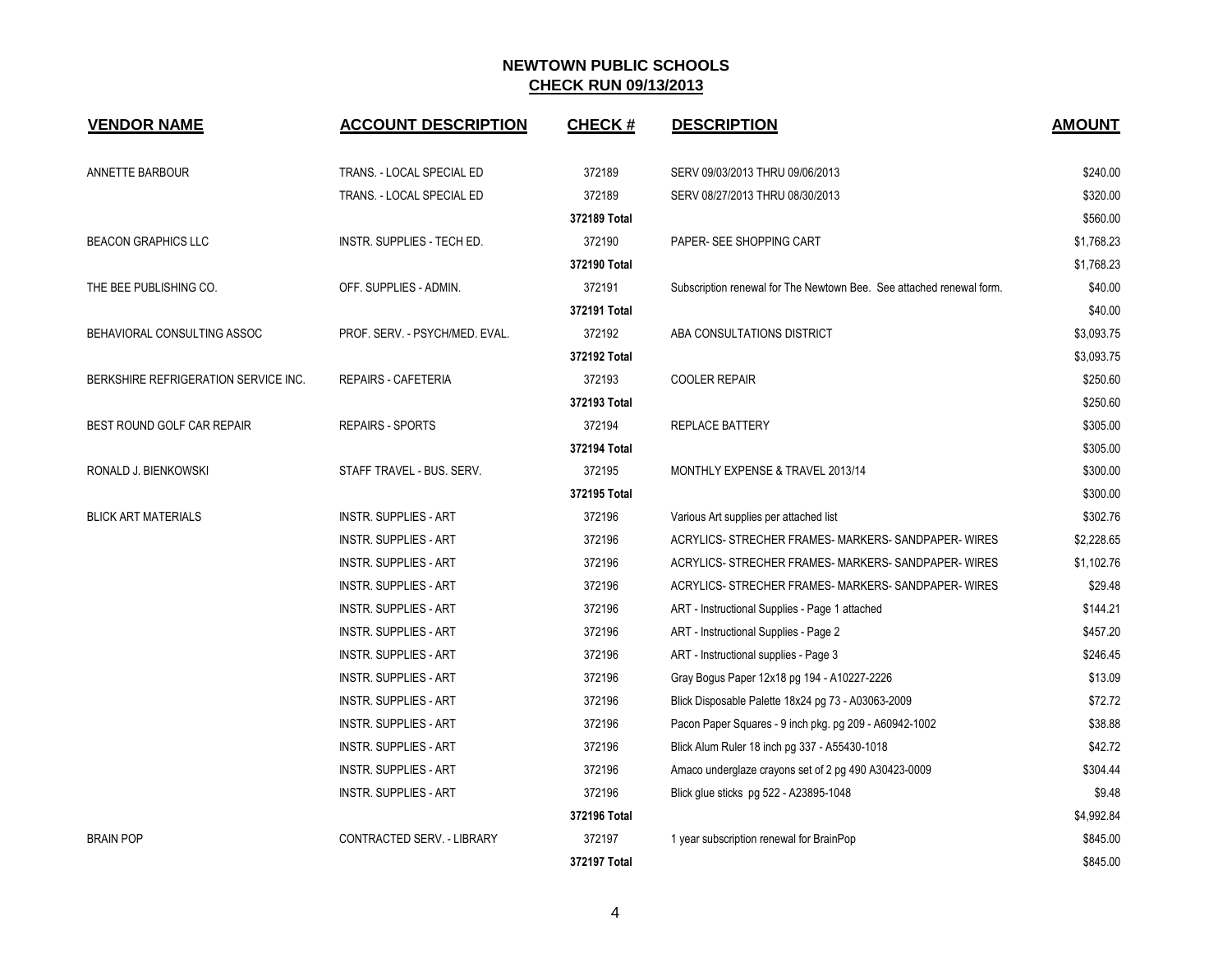| <b>VENDOR NAME</b>                 | <b>ACCOUNT DESCRIPTION</b>      | <b>CHECK#</b> | <b>DESCRIPTION</b>                           | <b>AMOUNT</b> |
|------------------------------------|---------------------------------|---------------|----------------------------------------------|---------------|
| <b>BUG BUSTER INC.</b>             | <b>B&amp;G CONTRACTED SERV.</b> | 372198        | MONTHLY PEST CONTROL - ALL SCHOOLS 2013-2014 | \$200.00      |
|                                    | <b>B&amp;G CONTRACTED SERV.</b> | 372198        | MONTHLY PEST CONTROL - ALL SCHOOLS 2013-2014 | \$76.36       |
|                                    | B&G CONTRACTED SERV.            | 372198        | MONTHLY PEST CONTROL - ALL SCHOOLS 2013-2014 | \$77.68       |
|                                    | <b>B&amp;G CONTRACTED SERV.</b> | 372198        | MONTHLY PEST CONTROL - ALL SCHOOLS 2013-2014 | \$77.68       |
|                                    | <b>B&amp;G CONTRACTED SERV.</b> | 372198        | MONTHLY PEST CONTROL - ALL SCHOOLS 2013-2014 | \$76.36       |
|                                    | <b>B&amp;G CONTRACTED SERV.</b> | 372198        | MONTHLY PEST CONTROL - ALL SCHOOLS 2013-2014 | \$78.54       |
|                                    | <b>B&amp;G CONTRACTED SERV.</b> | 372198        | MONTHLY PEST CONTROL - ALL SCHOOLS 2013-2014 | \$78.54       |
|                                    | <b>B&amp;G CONTRACTED SERV.</b> | 372198        | MONTHLY PEST CONTROL - ALL SCHOOLS 2013-2014 | \$84.58       |
|                                    |                                 | 372198 Total  |                                              | \$749.74      |
| <b>CHRISTIAN CANFIELD</b>          | INSTR. SUPPLIES - SCIENCE       | 372199        | PERIODIC TABLE CARDS                         | \$67.80       |
|                                    | INSTR. SUPPLIES - SCIENCE       | 372199        | SHEET PROTECTORS                             | \$8.99        |
|                                    |                                 | 372199 Total  |                                              | \$76.79       |
| CANON FINANCIAL SERVICES INC.      | COPIER RENTAL - CLASSROOM       | 372200        | COPIER RENTAL 2013/14 HAW                    | \$2,650.18    |
|                                    | COPIER RENTAL - CLASSROOM       | 372200        | COPIER RENTAL 2013/14 S/H                    | \$6,829.31    |
|                                    | COPIER RENTAL - CLASSROOM       | 372200        | COPIER RENTAL 2013/14 M/G                    | \$4,230.10    |
|                                    | COPIER RENTAL - CLASSROOM       | 372200        | COPIER RENTAL 2013/14 HOM                    | \$3,363.69    |
|                                    | COPIER RENTAL - CLASSROOM       | 372200        | COPIER RENTAL 2013/14 RIS                    | \$6,727.38    |
|                                    | COPIER RENTAL - CLASSROOM       | 372200        | COPIER RENTAL 2013/14 M/S                    | \$8,715.02    |
|                                    | COPIER RENTAL - CLASSROOM       | 372200        | COPIER RENTAL 2013/14 H/S                    | \$16,818.45   |
|                                    | COPIER RENTAL - BUS. SERV.      | 372200        | COPIER RENTAL 2013/14 C/O                    | \$1,630.87    |
|                                    |                                 | 372200 Total  |                                              | \$50,965.00   |
| CANON SOLUTIONS AMERICA INC.       | OFF. SUPPLIES - BUS. SERV.      | 372201        | <b>COPIER TONER</b>                          | \$101.04      |
|                                    |                                 | 372201 Total  |                                              | \$101.04      |
| CAROLINA BIOLOGICAL SUPPLY COMPANY | INSTR. SUPPLIES - CLASSROOM     | 372202        | Fast Plant Refurb Kit # 97-19004U2           | \$615.80      |
|                                    | INSTR. SUPPLIES - CLASSROOM     | 372202        | Potting Soil#CG-97-2832                      | \$47.25       |
|                                    | INSTR. SUPPLIES - CLASSROOM     | 372202        | Screen # CG-97-2831                          | \$24.24       |
|                                    | INSTR. SUPPLIES - CLASSROOM     | 372202        | Seed, alfalfa #CG-97-2836                    | \$5.40        |
|                                    | INSTR. SUPPLIES - CLASSROOM     | 372202        | seed, mustard #CG-97-2838                    | \$5.40        |
|                                    | INSTR. SUPPLIES - CLASSROOM     | 372202        | seed, Rye # CG-97-2834                       | \$5.40        |
|                                    | INSTR. SUPPLIES - CLASSROOM     | 372202        | Aquarium Gravel CG-97-1157                   | \$94.75       |
|                                    | INSTR. SUPPLIES - CLASSROOM     | 372202        | Packin Tape 2 in Roll # CG-97-1238           | \$12.84       |
|                                    | INSTR. SUPPLIES - CLASSROOM     | 372202        | shipping                                     | \$194.08      |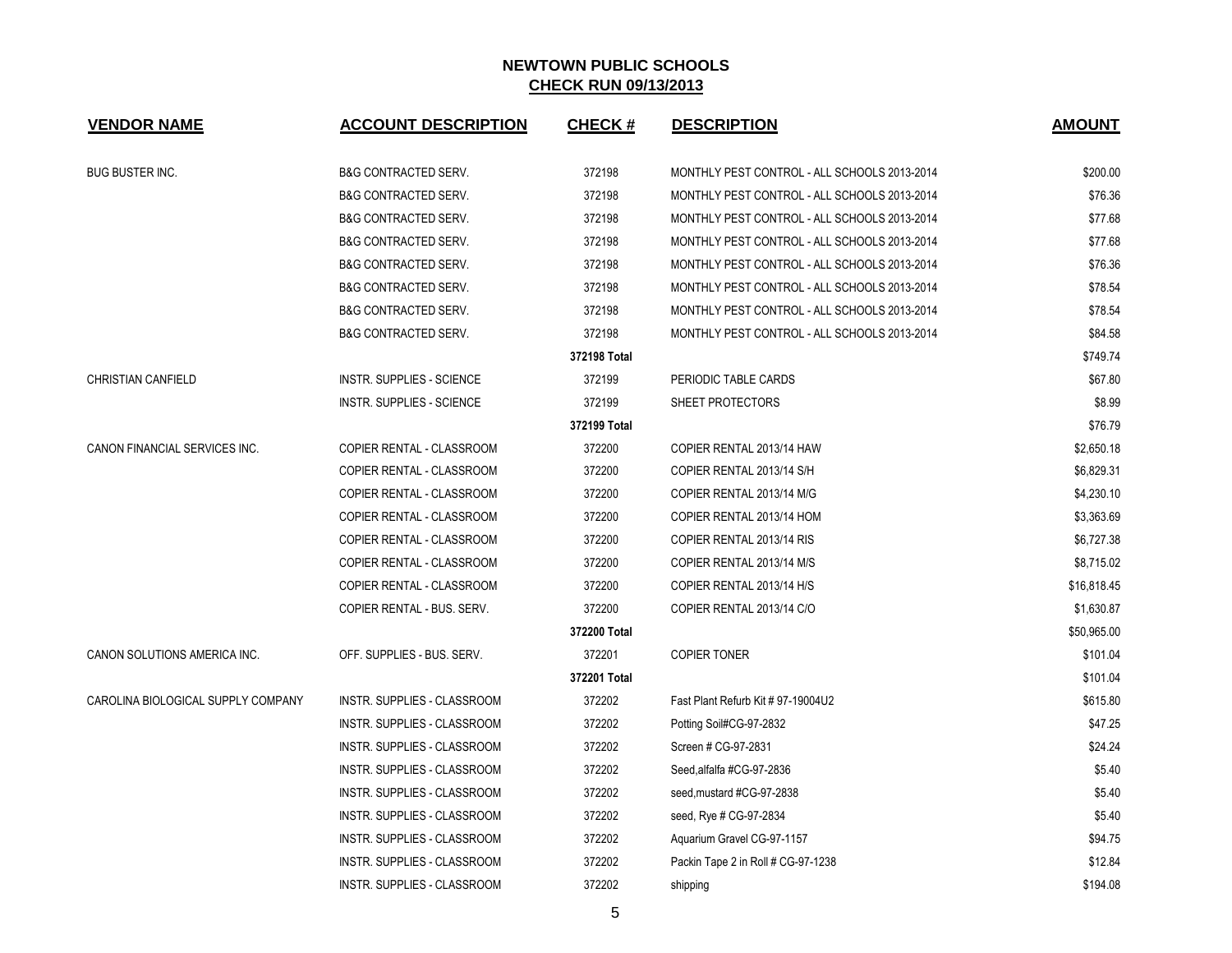| <b>VENDOR NAME</b>                 | <b>ACCOUNT DESCRIPTION</b>         | <b>CHECK#</b> | <b>DESCRIPTION</b>                                        | <b>AMOUNT</b> |
|------------------------------------|------------------------------------|---------------|-----------------------------------------------------------|---------------|
| CAROLINA BIOLOGICAL SUPPLY COMPANY | <b>INSTR. SUPPLIES - SCIENCE</b>   | 372202        | See attached list                                         | \$17.94       |
|                                    | INSTR. SUPPLIES - SCIENCE          | 372202        | <b>FREIGHT &amp; HANDLING</b>                             | \$37.53       |
|                                    | <b>INSTR. SUPPLIES - SCIENCE</b>   | 372202        | See attached list                                         | \$10.44       |
|                                    |                                    | 372202 Total  |                                                           | \$1,071.07    |
| CONNIE CARUSO                      | OFF. SUPPLIES - ELEM.              | 372203        | FRIDGE FOR HOM                                            | \$142.54      |
|                                    |                                    | 372203 Total  |                                                           | \$142.54      |
| CASCADE SCHOOL SUPPLIES INC.       | INSTR. SUPPLIES - CLASSROOM        | 372204        | black 1/4 plastic binding combs # 22096                   | \$32.18       |
|                                    | INSTR. SUPPLIES - CLASSROOM        | 372204        | black 1/2 plastic binding combs # 22105                   | \$53.62       |
|                                    | <b>INSTR. SUPPLIES - CLASSROOM</b> | 372204        | black 5/16 plastic binging combs # 22099                  | \$34.67       |
|                                    | INSTR. SUPPLIES - CLASSROOM        | 372204        | black 3/8 plastic binding combs #22102                    | \$38.42       |
|                                    | <b>INSTR. SUPPLIES - CLASSROOM</b> | 372204        | laminating film #118795-no shipping                       | \$341.25      |
|                                    | <b>INSTR. SUPPLIES - ART</b>       | 372204        | INDEX CARDS-PORTFOLIO WITH DOUBLE POCKETS- GLAZES         | \$169.74      |
|                                    | <b>INSTR. SUPPLIES - ART</b>       | 372204        | Crayola markers, 170229, CREC Bid, class pak, conical tip | \$51.36       |
|                                    |                                    | 372204 Total  |                                                           | \$721.24      |
| <b>CCM SERVICES LLC</b>            | ELECTRICITY - H.S.                 | 372205        | ELECTRIC SUPPLY AUG 2013                                  | \$1,109.00    |
|                                    |                                    | 372205 Total  |                                                           | \$1,109.00    |
| CERAMIC SUPPLY INC.                | <b>INSTR. SUPPLIES - ART</b>       | 372206        | DUNCAN GLAZES & MOIST CLAY- SEE CART                      | \$340.92      |
|                                    |                                    | 372206 Total  |                                                           | \$340.92      |
| <b>CHARTER COMMUNICATIONS</b>      | <b>TELEPHONE &amp; CABLE</b>       | 372207        | <b>SERVICES 2013/14</b>                                   | \$2,413.04    |
|                                    |                                    | 372207 Total  |                                                           | \$2,413.04    |
| <b>CHILD'S WORLD</b>               | <b>SUPPLIES - LIBRARY</b>          | 372208        | Non fiction books. Please see attached. NO SHIPPING.      | \$341.10      |
|                                    |                                    | 372208 Total  |                                                           | \$341.10      |
| CHILDREN'S PLUS INC.               | SUPPLIES - LIBRARY                 | 372209        | Non fiction books. Please see attached. NO SHIPPING.      | \$348.61      |
|                                    |                                    | 372209 Total  |                                                           | \$348.61      |
| <b>CHSCA</b>                       | MEMBERSHIPS - SPORTS               | 372210        | MEMBERSHIP FEE 2013- PLEASE SEND RO                       | \$660.00      |
|                                    |                                    | 372210 Total  |                                                           | \$660.00      |
| <b>CIRMA</b>                       | WORKERS COMP.                      | 372211        | WORKER S COMP 2ND QTR. PREMIUM                            | \$106,590.50  |
|                                    |                                    | 372211 Total  |                                                           | \$106,590.50  |
| <b>CIRMA</b>                       | LIABILITY/UMBRELLA INS.            | 372212        | 2013/14 2ND QTR. LAP PREMIUM                              | \$64,749.00   |
|                                    |                                    | 372212 Total  |                                                           | \$64,749.00   |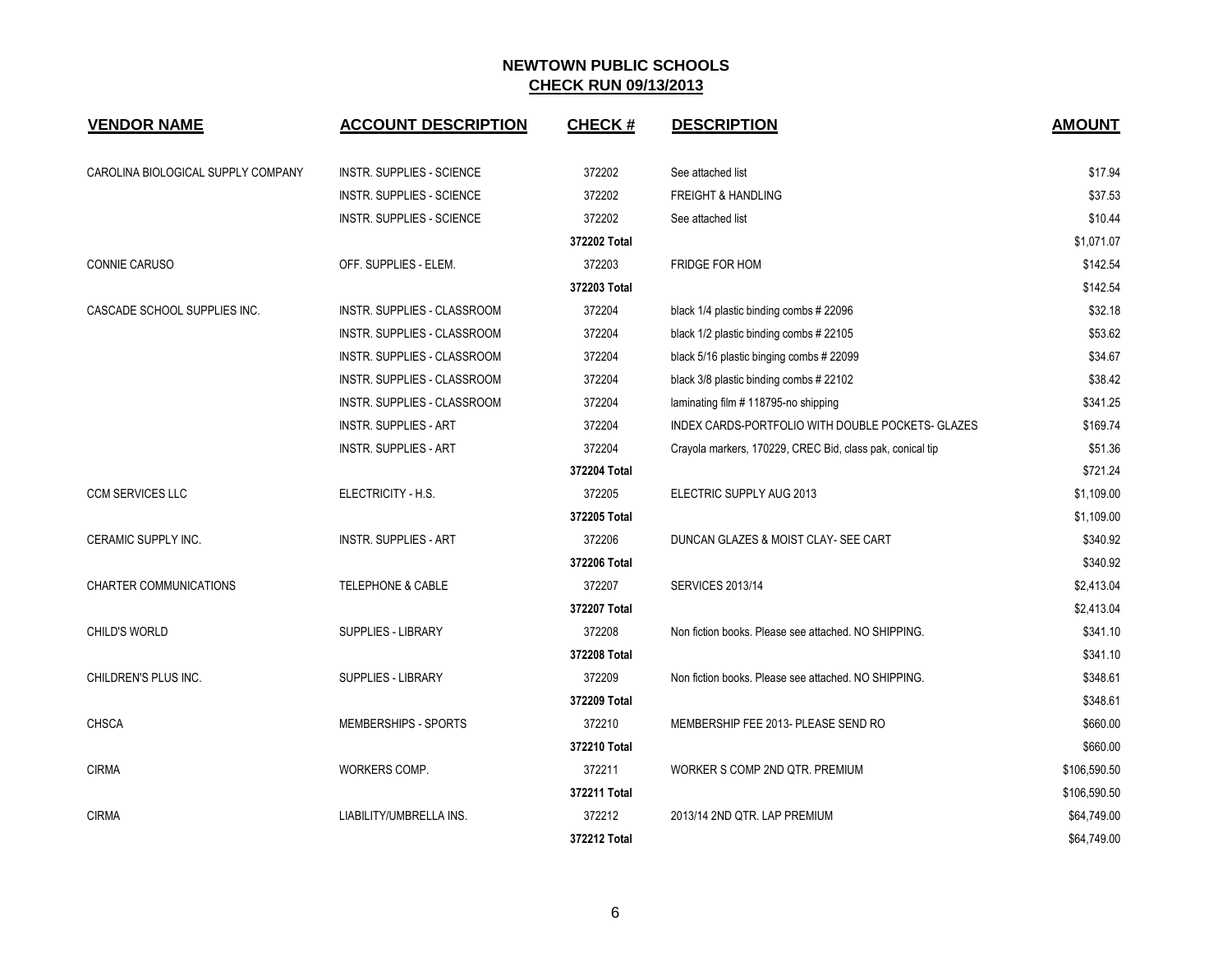| <b>VENDOR NAME</b>                                            | <b>ACCOUNT DESCRIPTION</b>  | <b>CHECK#</b> | <b>DESCRIPTION</b>                            | <b>AMOUNT</b> |
|---------------------------------------------------------------|-----------------------------|---------------|-----------------------------------------------|---------------|
| CLASSROOM DIRECT/SCHOOL SPECIALTY                             | INSTR. SUPPLIES - CLASSROOM | 372213        | Caucasian Family # 9-245739-22- free shipping | \$14.37       |
|                                                               | INSTR. SUPPLIES - CLASSROOM | 372213        | Career Figures # 9-521456-22                  | \$25.47       |
|                                                               | INSTR. SUPPLIES - CLASSROOM | 372213        | Digital Timer #9-084280-222                   | \$9.17        |
|                                                               | INSTR. SUPPLIES - CLASSROOM | 372213        | Alphabet train banner #9-075603-222           | \$11.77       |
|                                                               | INSTR. SUPPLIES - CLASSROOM | 372213        | Colorful Crayons # 9-076097-222               | \$8.77        |
|                                                               |                             | 372213 Total  |                                               | \$69.55       |
| <b>CMEA</b>                                                   | MEMBERSHIPS - MUSIC         | 372214        | CMEA MEMBERSHIP FEE                           | \$250.00      |
|                                                               |                             | 372214 Total  |                                               | \$250.00      |
| COASTAL BUSINESS SUPPLIES, INC.                               | INSTR. SUPPLIES - TECH ED.  | 372215        | COIL BINDING- SEE ATTACHED CART               | \$119.05      |
|                                                               |                             | 372215 Total  |                                               | \$119.05      |
| CONN JUNIOR REPUBLIC INC.                                     | TUITION - OUT-OF-DISTRICT   | 372216        | DAILY RATE \$229.87 SUMMER DAYS 29,           | \$7,585.71    |
|                                                               |                             | 372216 Total  |                                               | \$7,585.71    |
| THE CONNECTICUT LIBRARY ASSOCIATION                           | MEMBERSHIPS - LIBRARY       | 372217        | Membership renewal                            | \$75.00       |
|                                                               |                             | 372217 Total  |                                               | \$75.00       |
| <b>CONN STATE LIBRARY</b>                                     | SUPPLIES - LIBRARY          | 372218        | reQuest Participation Services                | \$325.00      |
|                                                               | SUPPLIES - LIBRARY          | 372218        | Basic OCLC CAT Express Service                | \$10.30       |
|                                                               | SUPPLIES - LIBRARY          | 372218        | <b>CAT Express Overages</b>                   | \$12.00       |
|                                                               |                             | 372218 Total  |                                               | \$347.30      |
| CONNECTICUT ASSOCIATION OF PUBLIC SCHOOL MEMBERSHIPS - SUPER. |                             | 372219        | 2013/14 CAPS MEMBERSHIP DUES                  | \$4,346.00    |
|                                                               |                             | 372219 Total  |                                               | \$4,346.00    |
| <b>CONNECTICUT LIGHT &amp; POWER</b>                          | ELECTRICITY - H.            | 372220        | UTIL 51084633023                              | \$2,191.08    |
|                                                               | ELECTRICITY - S.H.          | 372220        | UTIL 51934736059                              | \$6,221.68    |
|                                                               | ELECTRICITY - S.H.          | 372220        | UTIL 51057633059                              | \$1,319.96    |
|                                                               | ELECTRICITY - S.H.          | 372220        | UTIL 51290453075                              | \$43.19       |
|                                                               | ELECTRICITY - S.H.          | 372220        | UTIL 51922733035                              | \$69.45       |
|                                                               | ELECTRICITY - M.G.          | 372220        | UTIL 51171733009                              | \$1,922.89    |
|                                                               | ELECTRICITY - HOM.          | 372220        | 51844633024                                   | \$4,002.81    |
|                                                               | ELECTRICITY - RIS.          | 372220        | UTIL 51324453075                              | \$10,677.54   |
|                                                               | ELECTRICITY - M.S.          | 372220        | UTIL 51658443072                              | \$3,235.05    |
|                                                               | ELECTRICITY - M.S.          | 372220        | UTIL 51352546030                              | \$160.29      |
|                                                               | ELECTRICITY - H.S.          | 372220        | UTIL 5136633040                               | \$102.62      |
|                                                               | ELECTRICITY - H.S.          | 372220        | UTIL 51223253097                              | \$39.11       |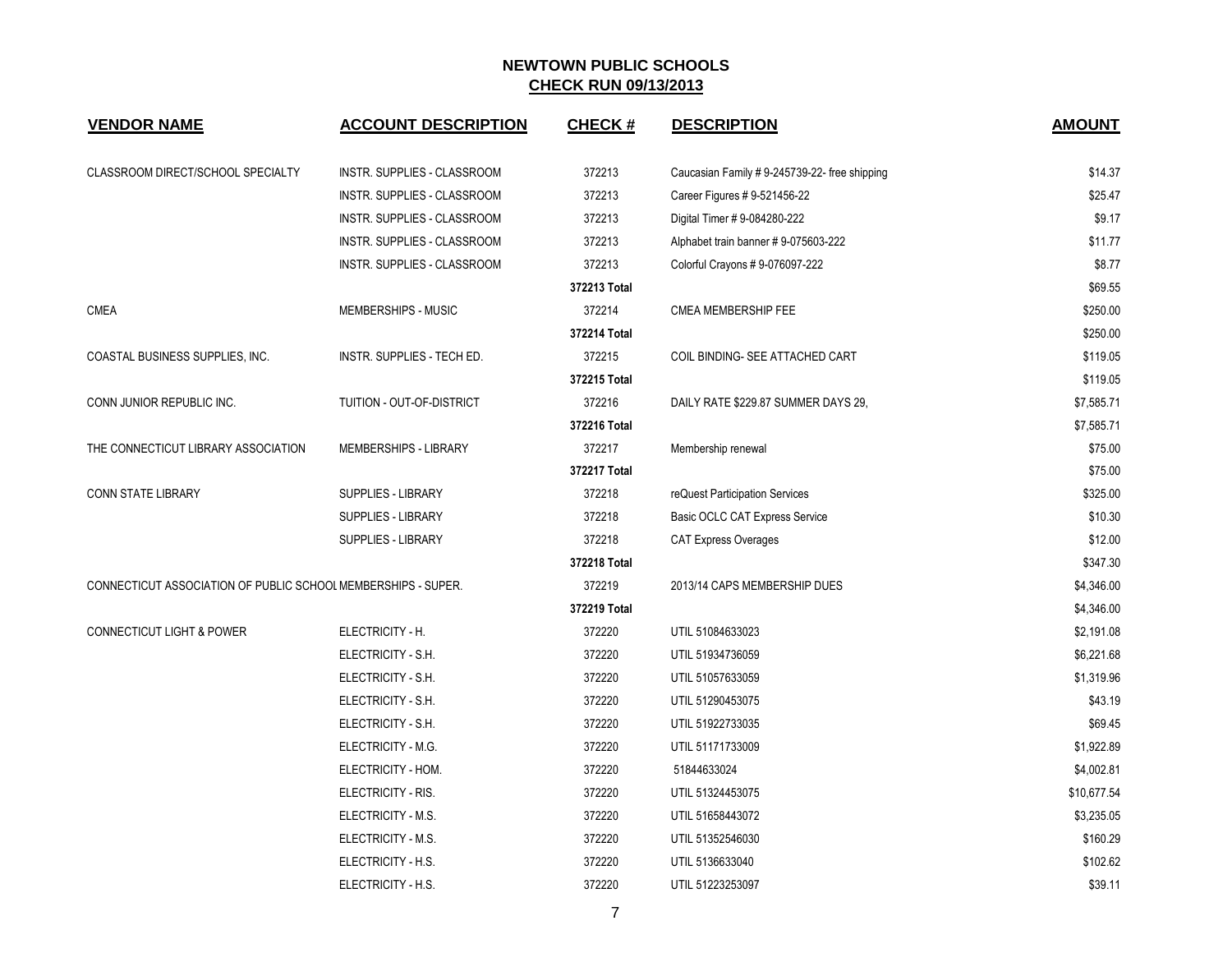| <b>VENDOR NAME</b>                   | <b>ACCOUNT DESCRIPTION</b>            | <b>CHECK#</b> | <b>DESCRIPTION</b>                                   | <b>AMOUNT</b> |
|--------------------------------------|---------------------------------------|---------------|------------------------------------------------------|---------------|
| <b>CONNECTICUT LIGHT &amp; POWER</b> | ELECTRICITY - H.S.                    | 372220        | UTIL 51318375011                                     | \$106.39      |
|                                      | ELECTRICITY - H.S.                    | 372220        | UTIL 51418253076                                     | \$23,423.65   |
|                                      |                                       | 372220 Total  |                                                      | \$53.515.71   |
| <b>CONSUMER REPORTS</b>              | INSTR. SUPPLIES - FAMILY SCI.         | 372221        | Subscription renewal                                 | \$29.00       |
|                                      |                                       | 372221 Total  |                                                      | \$29.00       |
| <b>CRYSTAL ROCK</b>                  | INSTR. SUPPLIES - CLASSROOM           | 372222        | Delivery of 15 5-gallon Water Bottles,               | \$42.00       |
|                                      | INSTR. SUPPLIES - CLASSROOM           | 372222        | Nine months rental of water cooler/heater,           | \$3.00        |
|                                      |                                       | 372222 Total  |                                                      | \$45.00       |
| <b>CURRICULUM ASSOCIATES LLC</b>     | INSTR. SUPPLIES - CLASSROOM           | 372223        | Quick word handbook, Everyday Write                  | \$135.15      |
|                                      | <b>INSTR. SUPPLIES - CLASSROOM</b>    | 372223        | Quick Word handbooks Practiacl Wtg                   | \$177.45      |
|                                      | INSTR. SUPPLIES - CLASSROOM           | 372223        | Shipping/handling                                    | \$37.51       |
|                                      |                                       | 372223 Total  |                                                      | \$350.11      |
| DAJ OCCUPATIONAL THERAPY LLC         | PROF. SERV. - OCCUP./PHYSICAL THERAPY | 372224        |                                                      | \$1,462.50    |
|                                      |                                       | 372224 Total  |                                                      | \$1,462.50    |
| <b>STEPHEN DAWSON</b>                | STAFF TRAVEL - INFO. TECH.            | 372225        | INTRA DISTRICT TRAVEL REIMBURSEMENT                  | \$95.60       |
|                                      |                                       | 372225 Total  |                                                      | \$95.60       |
| DELL MARKETING L.P.                  | INSTR. SUPPLIES - SP. ED. PREK-8      | 372226        | CARTRIDGES AND SUPPLIES                              | \$112.09      |
|                                      | <b>INSTR. SUPPLIES - CLASSROOM</b>    | 372226        | <b>DELL LATITUDE E5430</b>                           | \$790.00      |
|                                      |                                       | 372226 Total  |                                                      | \$902.09      |
| DEMCO INC.                           | <b>SUPPLIES - LIBRARY</b>             | 372227        | repair materials for books - see attached,           | \$227.13      |
|                                      |                                       | 372227 Total  |                                                      | \$227.13      |
| DIRECT ENERGY BUSINESS               | ELECTRICITY - RIS.                    | 372228        | UTIL 1130809                                         | \$15,920.47   |
|                                      | ELECTRICITY - M.S.                    | 372228        | UTIL 1130812                                         | \$12.19       |
|                                      |                                       | 372228 Total  |                                                      | \$15,932.66   |
| DISCOUNT SCHOOL SUPPLY               | INSTR. SUPPLIES - LIFE MAN./CULINARY  | 372229        | CHART TABLET-MYSTERY BALL MAZE- CRAYOLA- SEE CART    | \$441.16      |
|                                      | INSTR. SUPPLIES - LIFE MAN./CULINARY  | 372229        | <b>SHIPPING</b>                                      | \$2.82        |
|                                      |                                       | 372229 Total  |                                                      | \$443.98      |
| DISCOVERY EDUCATION                  | CONTRACTED SERV. - LIBRARY            | 372230        | DE Streaming Elem School License Ref No 06UJ9C0013JH | \$1,570.00    |
|                                      |                                       | 372230 Total  |                                                      | \$1,570.00    |
| <b>CHARLES DUMAIS</b>                | STAFF TRAVEL - ADMIN.                 | 372231        | TRAVEL REIMBURSEMENT-CAS MEETING                     | \$31.85       |
|                                      |                                       | 372231 Total  |                                                      | \$31.85       |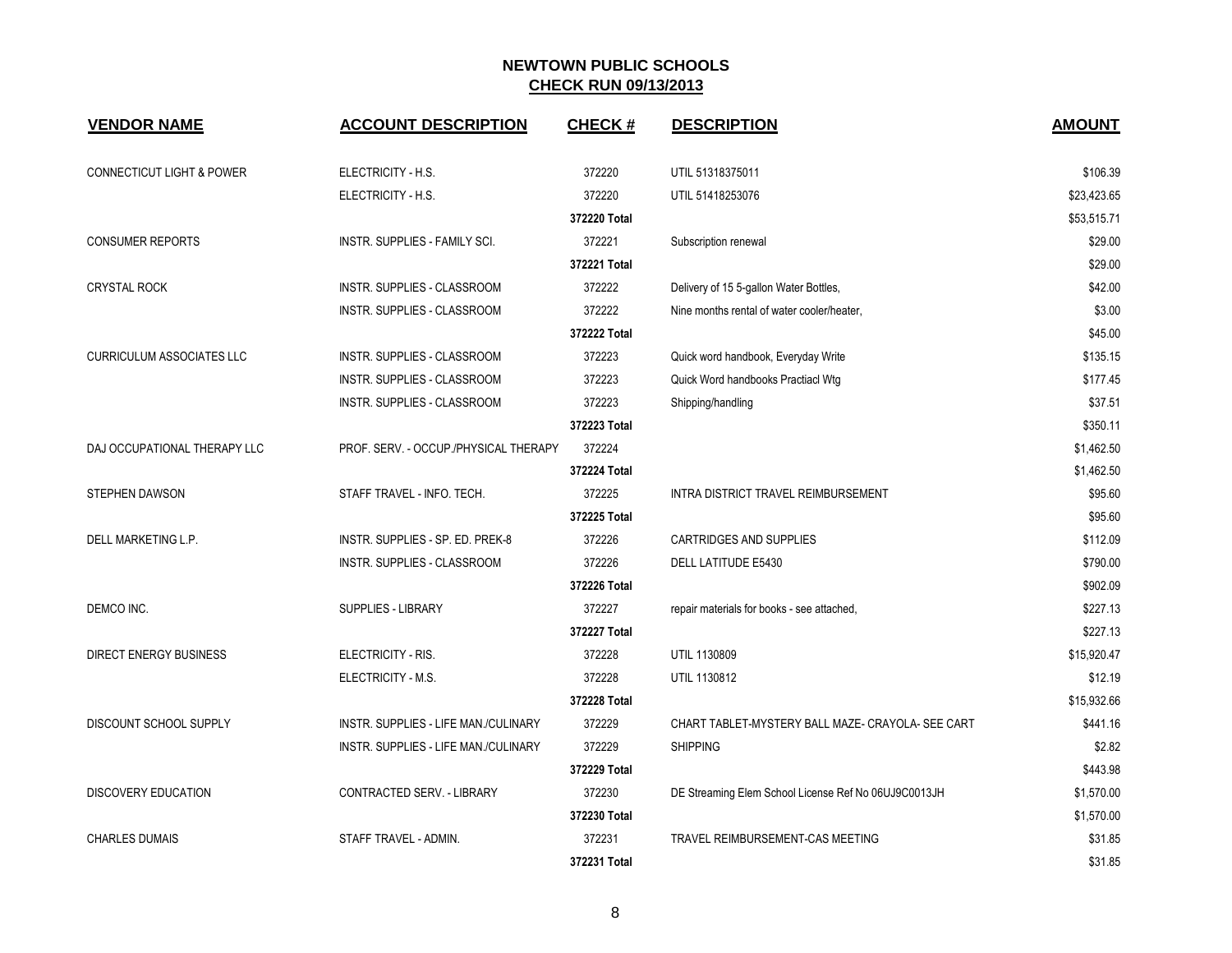| <b>VENDOR NAME</b>           | <b>ACCOUNT DESCRIPTION</b>       | <b>CHECK#</b> | <b>DESCRIPTION</b>                              | <b>AMOUNT</b> |
|------------------------------|----------------------------------|---------------|-------------------------------------------------|---------------|
| <b>EBSCO</b>                 | CONTRACTED SERV. - LIBRARY       | 372232        | NoveListK-8                                     | \$265.00      |
|                              | CONTRACTED SERV. - LIBRARY       | 372232        | Ebook subscription 5374624                      | \$630.00      |
|                              |                                  | 372232 Total  |                                                 | \$895.00      |
| EDUCATIONAL INNOVATIONS INC. | <b>INSTR. SUPPLIES - SCIENCE</b> | 372233        | See attached order                              | \$246.45      |
|                              |                                  | 372233 Total  |                                                 | \$246.45      |
| ENCHANTED LEARNING, LLC      | CONTRACTED SERV. - LIBRARY       | 372234        | Enchanted Learning one-year online subscription | \$125.00      |
|                              |                                  | 372234 Total  |                                                 | \$125.00      |
| EQUIP CORPORATION            | <b>EQUIP RENTAL - SPORTS</b>     | 372235        | RENTAL OF CONTAINERS                            | \$75.00       |
|                              | EQUIP RENTAL - SPORTS            | 372235        | RENTAL OF CONTAINERS                            | \$95.00       |
|                              | EQUIP RENTAL - SPORTS            | 372235        | RENTAL OF CONTAINERS                            | \$75.00       |
|                              |                                  | 372235 Total  |                                                 | \$245.00      |
| ETA HAND2MIND                | INSTR. SUPPLIES - CLASSROOM      | 372236        | Plain Wooden Cubes sets #IN-7333                | \$47.85       |
|                              | INSTR. SUPPLIES - CLASSROOM      | 372236        | Protractors w/Swing Arm # IN9072                | \$50.00       |
|                              | INSTR. SUPPLIES - CLASSROOM      | 372236        | shipping                                        | \$11.74       |
|                              |                                  | 372236 Total  |                                                 | \$109.59      |
| <b>EXCEL TUTORING LLC</b>    | <b>TUTORS - HOMEBOUND</b>        | 372237        | HOMEBOUND TUTORING OF STUDENTS                  | \$997.50      |
|                              | <b>TUTORS - HOMEBOUND</b>        | 372237        | HOMEBOUND TUTORING OF STUDENTS                  | \$850.00      |
|                              | TUTORS - HOMEBOUND               | 372237        | HOMEBOUND TUTORING OF STUDENTS                  | \$30.00       |
|                              |                                  | 372237 Total  |                                                 | \$1,877.50    |
| <b>FISHER SCIENTIFIC</b>     | <b>INSTR. SUPPLIES - SCIENCE</b> | 372238        | SEE ATTACHED LIST                               | \$5,369.02    |
|                              | <b>INSTR. SUPPLIES - SCIENCE</b> | 372238        | SEE ATTACHED LIST                               | \$1,018.72    |
|                              | <b>INSTR. SUPPLIES - SCIENCE</b> | 372238        | SEE ATTACHED LIST                               | \$219.96      |
|                              | <b>INSTR. SUPPLIES - SCIENCE</b> | 372238        | SEE ATTACHED LIST                               | \$209.10      |
|                              | <b>INSTR. SUPPLIES - SCIENCE</b> | 372238        | SEE ATTACHED LIST                               | \$85.68       |
|                              | <b>INSTR. SUPPLIES - SCIENCE</b> | 372238        | SEE ATTACHED LIST                               | \$153.58      |
|                              | <b>INSTR. SUPPLIES - SCIENCE</b> | 372238        | SEE ATTACHED LIST                               | \$107.45      |
|                              | INSTR. SUPPLIES - SCIENCE        | 372238        | SEE ATTACHED LIST                               | \$65.11       |
|                              | <b>INSTR. SUPPLIES - SCIENCE</b> | 372238        | SEE ATTACHED LIST                               | \$53.16       |
|                              | <b>INSTR. SUPPLIES - SCIENCE</b> | 372238        | See Attached List                               | \$1,108.79    |
|                              | <b>INSTR. SUPPLIES - SCIENCE</b> | 372238        | See Attached List                               | \$77.52       |
|                              | <b>INSTR. SUPPLIES - SCIENCE</b> | 372238        | See Attached List                               | \$139.23      |
|                              |                                  | 372238 Total  |                                                 | \$8,607.32    |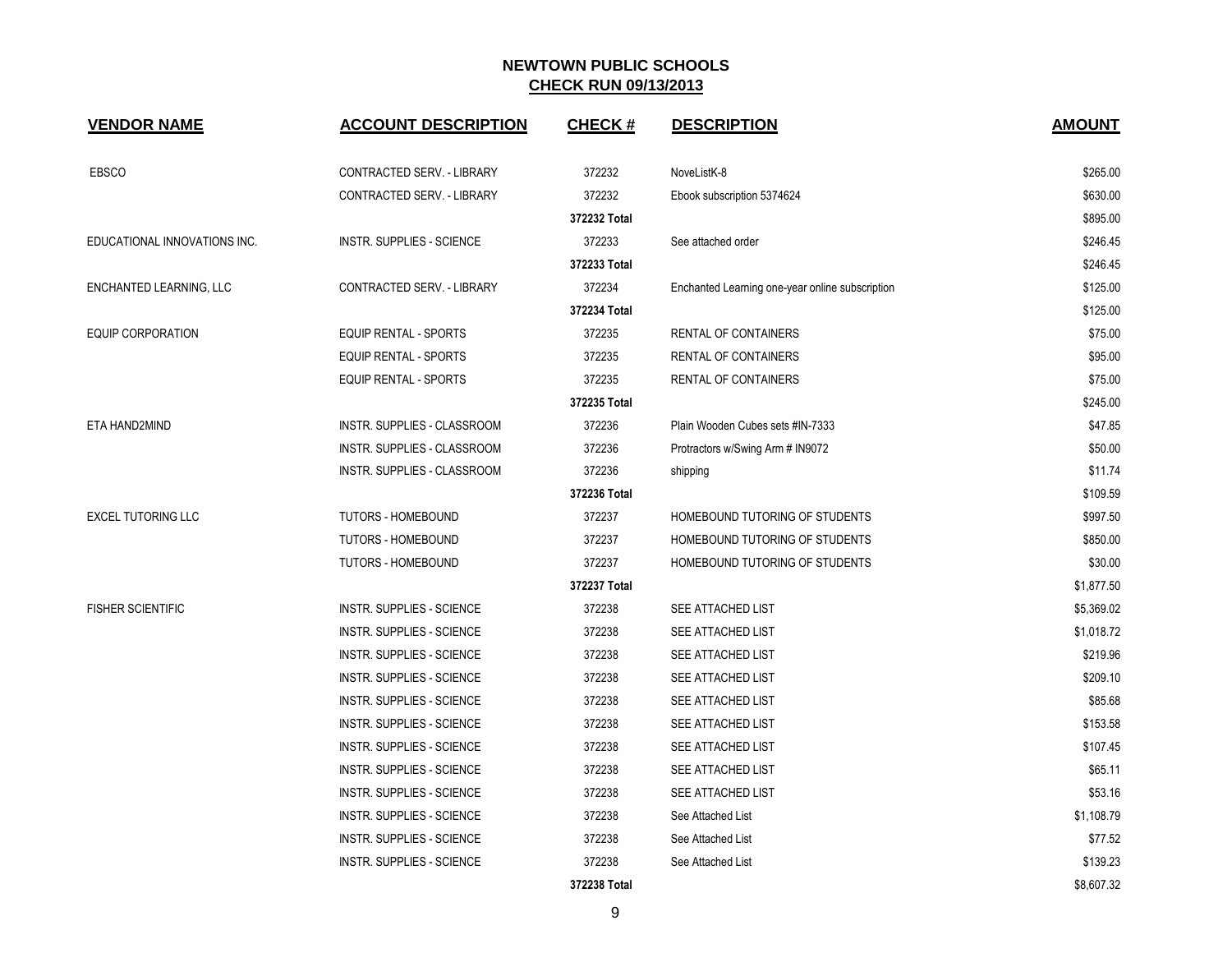| <b>VENDOR NAME</b>               | <b>ACCOUNT DESCRIPTION</b>           | <b>CHECK#</b> | <b>DESCRIPTION</b>                                            | <b>AMOUNT</b> |
|----------------------------------|--------------------------------------|---------------|---------------------------------------------------------------|---------------|
| FLINN SCIENTIFIC INC.            | <b>INSTR. SUPPLIES - SCIENCE</b>     | 372239        | SEE ATTACHED LIST                                             | \$5,776.45    |
|                                  |                                      | 372239 Total  |                                                               | \$5,776.45    |
| FOLLETT EDUCATIONAL SERVICES     | <b>TEXTBOOKS - ENGLISH</b>           | 372240        | Streetcar Named Desire 9780811216029 per quote order 1528289A | \$522.00      |
|                                  |                                      | 372240 Total  |                                                               | \$522.00      |
| <b>FOLLETT LIBRARY RESOURCES</b> | <b>SUPPLIES - LIBRARY</b>            | 372241        | Library titles per attached quotes, #7514028 and 7514033      | \$377.89      |
|                                  | <b>SUPPLIES - LIBRARY</b>            | 372241        | Library titles per attached quotes, #7514028 and 7514033      | \$65.76       |
|                                  |                                      | 372241 Total  |                                                               | \$443.65      |
| FOLLETT SOFTWARE COMPANY         | <b>SUPPLIES - LIBRARY</b>            | 372242        | Barcodes.                                                     | \$77.12       |
|                                  |                                      | 372242 Total  |                                                               | \$77.12       |
| FORESTRY SUPPLIES INC.           | <b>INSTR. SUPPLIES - SCIENCE</b>     | 372243        | See Attached List                                             | \$591.17      |
|                                  | <b>INSTR. SUPPLIES - SCIENCE</b>     | 372243        | See Attached List                                             | \$6.40        |
|                                  |                                      | 372243 Total  |                                                               | \$597.57      |
| LORRAINE D. FOSTER DAY SCHOOL    | TUITION - OUT-OF-DISTRICT            | 372244        | 2 STUDENTS 180 DAYS                                           | \$4,850.00    |
|                                  | TUITION - OUT-OF-DISTRICT            | 372244        | 2 STUDENTS 180 DAYS                                           | \$4,850.00    |
|                                  |                                      | 372244 Total  |                                                               | \$9,700.00    |
| THE FOUNDATION SCHOOL            | TUITION - OUT-OF-DISTRICT            | 372245        | <b>180 DAYS TUITION</b>                                       | \$24,800.00   |
|                                  |                                      | 372245 Total  |                                                               | \$24,800.00   |
| <b>RITA FROST</b>                | <b>INSTR. SUPPLIES - WORLD LANG.</b> | 372246        | CHINESE GUEST STIPEND SEPT 2013                               | \$150.00      |
|                                  | INSTR. SUPPLIES - WORLD LANG.        | 372246        | CHINESE GUEST STIPEND OCT 2013                                | \$150.00      |
|                                  |                                      | 372246 Total  |                                                               | \$300.00      |
| <b>JEFFREY FULLER</b>            | <b>B&amp;G SUPPLIES - CUSTODIAL</b>  | 372247        | SHOE'S (40879)                                                | \$100.00      |
|                                  |                                      | 372247 Total  |                                                               | \$100.00      |
| BARBARA GASPARINE                | OFF. SUPPLIES - ADMIN.               | 372248        | <b>ADMIN SUPPLIES</b>                                         | \$173.06      |
|                                  |                                      | 372248 Total  |                                                               | \$173.06      |
| GAYLORD BROS., INC.              | <b>INSTR. SUPPLIES - CLASSROOM</b>   | 372249        | Scotch 845 book tape #WW-1141 acct #458811,                   | \$628.00      |
|                                  |                                      | 372249 Total  |                                                               | \$628.00      |
| DR. LINDA A. GEJDA               | STAFF TRAVEL - SUPER.                | 372250        | MONTHLY EXPENSE & TRAVEL 2013/14                              | \$300.00      |
|                                  |                                      | 372250 Total  |                                                               | \$300.00      |
| GENESIS INC.                     | INSTR. SUPPLIES - CLASSROOM          | 372251        | Owl Pellets 1.5 # BOP                                         | \$136.50      |
|                                  | INSTR. SUPPLIES - CLASSROOM          | 372251        | shipping                                                      | \$9.50        |
|                                  |                                      | 372251 Total  |                                                               | \$146.00      |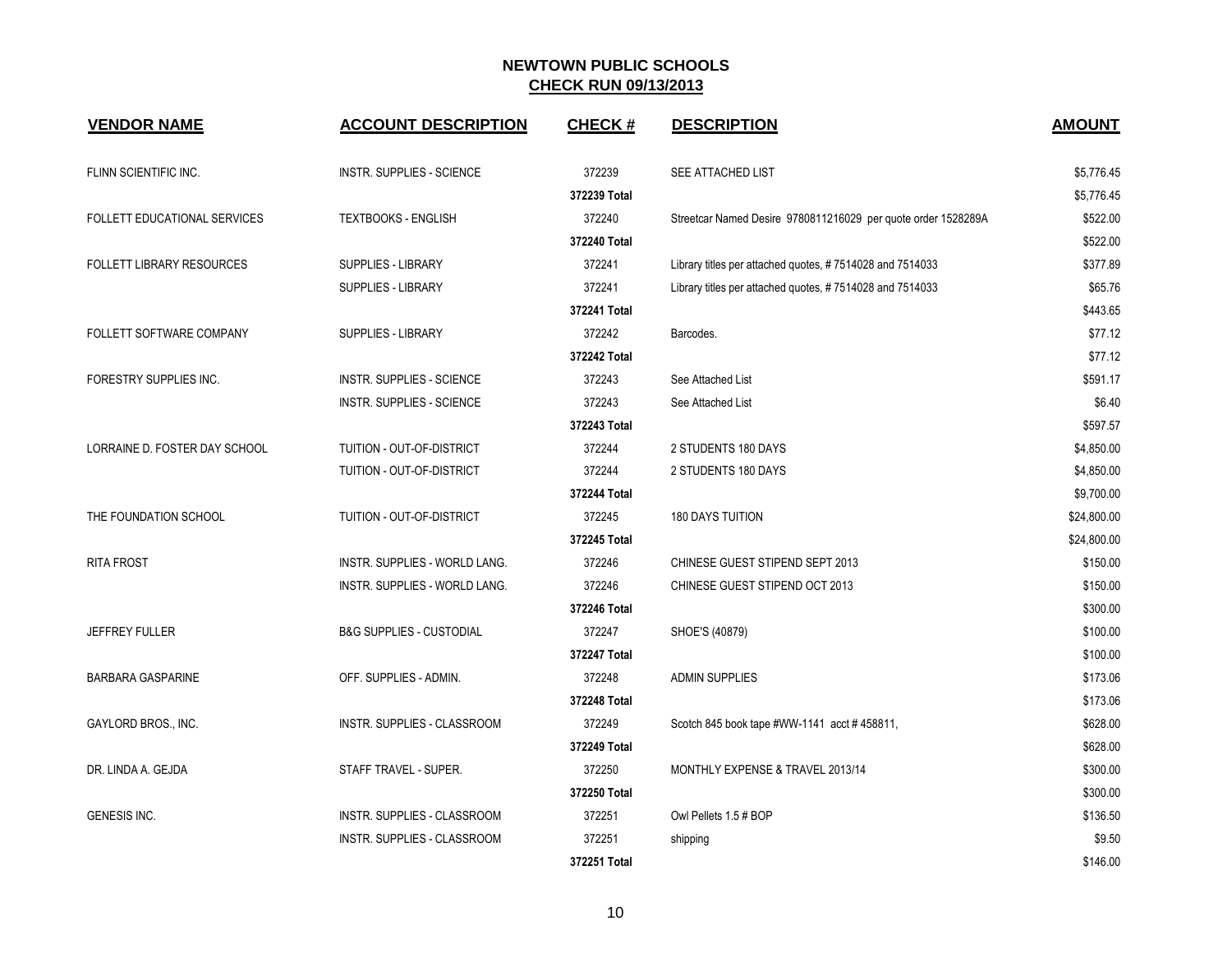| <b>VENDOR NAME</b>                          | <b>ACCOUNT DESCRIPTION</b>           | <b>CHECK#</b> | <b>DESCRIPTION</b>                                 | <b>AMOUNT</b> |
|---------------------------------------------|--------------------------------------|---------------|----------------------------------------------------|---------------|
| <b>GERONNURSING &amp; RESPITE CARE INC.</b> | PROF. SERV. - HEALTH ELEM/RIS        | 372252        | LPN SERVICES - STARR PROGRAM                       | \$1,935.76    |
|                                             |                                      | 372252 Total  |                                                    | \$1,935.76    |
| GOVCONNECTION, INC.                         | INSTR. SUPPLIES - TECH. ED           | 372253        | HP Pro 8100 color printer and inks,                | \$266.37      |
|                                             | INSTR. SUPPLIES - LIFE MAN./CULINARY | 372253        | MITSUBISHI REPLACEMENT LAMP FOR XD500U             | \$245.25      |
|                                             | INSTR. SUPPLIES - LIFE MAN./CULINARY | 372253        | DRUM KIT- HP Q39664A                               | \$182.69      |
|                                             | INSTR. SUPPLIES - LIFE MAN./CULINARY | 372253        | HP TONER CARTRIDGE 122A Q3960A                     | \$87.99       |
|                                             | INSTR. SUPPLIES - LIFE MAN./CULINARY | 372253        | 122A Q3961A TONER CARTRIDGE                        | \$112.99      |
|                                             | INSTR. SUPPLIES - LIFE MAN./CULINARY | 372253        | 122A HP TONER CARTRIDGE Q3962A                     | \$105.99      |
|                                             | INSTR. SUPPLIES - LIFE MAN./CULINARY | 372253        | 122A HP TONER Q3963A                               | \$112.99      |
|                                             | OFF. SUPPLIES - ADMIN.               | 372253        | Apple TV, Item 13759155,                           | \$99.00       |
|                                             | INSTR. SUPPLIES - CLASSROOM          | 372253        | Printer cartridges, quote 23488505.01 SEE ATTACHED | \$2,413.84    |
|                                             |                                      | 372253 Total  |                                                    | \$3,627.11    |
| GREAT AMERICAN LIFE INSURANCE COMPANY       | <b>PENSION PLAN</b>                  | 372254        | TAX SHELTERED ANNUITY PAYMENT                      | \$5,323.58    |
|                                             |                                      | 372254 Total  |                                                    | \$5,323.58    |
| <b>CATHY GREER</b>                          | <b>B&amp;G SUPPLIES - CUSTODIAL</b>  | 372255        | SHOE'S (40879)                                     | \$100.00      |
|                                             |                                      | 372255 Total  |                                                    | \$100.00      |
| <b>JENNY GRUSTAS</b>                        | MEMBERSHIPS - GUIDANCE               | 372256        | <b>MEMBERSHIP CSCA &amp; ASCA</b>                  | \$169.00      |
|                                             |                                      | 372256 Total  |                                                    | \$169.00      |
| <b>GULBENKIAN SWIM INC.</b>                 | INSTR. SUPPLIES - SPORTS             | 372257        | SWIM CAP AND SWIM SUITS                            | \$1,778.50    |
|                                             |                                      | 372257 Total  |                                                    | \$1,778.50    |
| <b>GYM CLOSET</b>                           | INSTR. SUPPLIES - P.E.               | 372258        | see attached                                       | \$645.84      |
|                                             | INSTR. SUPPLIES - P.E.               | 372258        | shipping                                           | \$98.23       |
|                                             | INSTR. SUPPLIES - P.E.               | 372258        | see attached                                       | \$228.99      |
|                                             | INSTR. SUPPLIES - P.E.               | 372258        | see attached                                       | \$145.98      |
|                                             |                                      | 372258 Total  |                                                    | \$1,119.04    |
| <b>TRENT HARRISON</b>                       | INSTR. SUPPLIES - SCIENCE            | 372259        | MAGNETS, COMPUTER SPEAKERS, SCISSORS               | \$77.79       |
|                                             |                                      | 372259 Total  |                                                    | \$77.79       |
| SID HARVEY INDUSTRIES INC.                  | B. & G. REPAIRS - M.G.               | 372260        | OIL TANK TREATMENT - MG                            | \$285.75      |
|                                             |                                      | 372260 Total  |                                                    | \$285.75      |
| <b>HEINEMANN</b>                            | TEXTBOOKS - CLASSROOM                | 372261        | Units of Study/Writing - Kindergarten              | \$358.00      |
|                                             | TEXTBOOKS - CLASSROOM                | 372261        | Units of Study/Writing                             | \$716.00      |
|                                             | <b>TEXTBOOKS - CLASSROOM</b>         | 372261        | Units of Study/Writing - Grade 2                   | \$716.00      |

11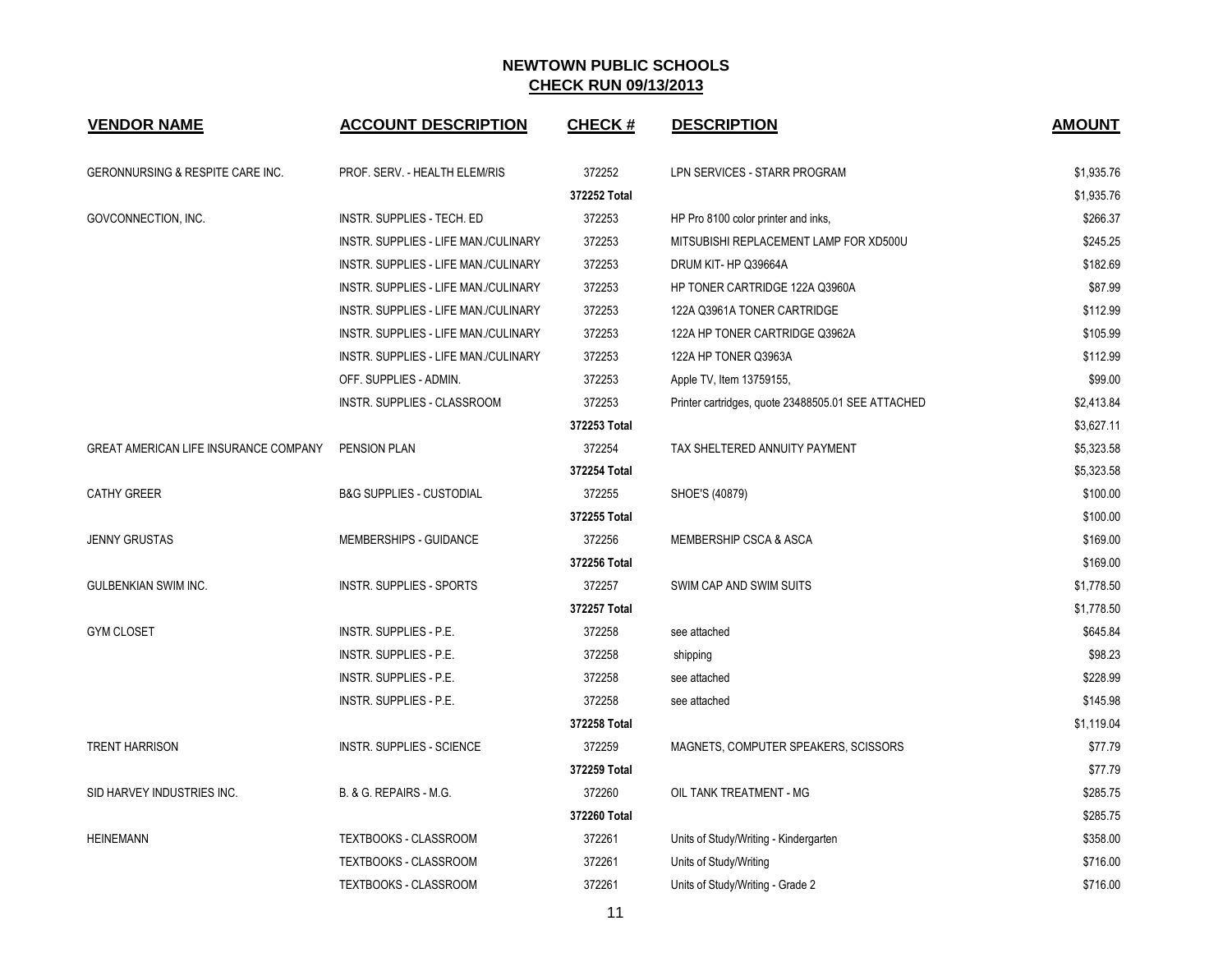| <b>VENDOR NAME</b>                     | <b>ACCOUNT DESCRIPTION</b>              | <b>CHECK#</b> | <b>DESCRIPTION</b>                                          | <b>AMOUNT</b> |
|----------------------------------------|-----------------------------------------|---------------|-------------------------------------------------------------|---------------|
| <b>HEINEMANN</b>                       | TEXTBOOKS - CLASSROOM                   | 372261        | Units of Study/Writing - Grade 3                            | \$537.00      |
|                                        | TEXTBOOKS - CLASSROOM                   | 372261        | Units of Study/Writing - Grade 4                            | \$537.00      |
|                                        | TEXTBOOKS - CLASSROOM                   | 372261        | Shipping and Handling charges                               | \$229.12      |
|                                        | INSTR. SUPPLIES - CLASSROOM             | 372261        | Units of Study in Opinion, SEE ATTACHED                     | \$895.00      |
|                                        | INSTR. SUPPLIES - CLASSROOM             | 372261        | Shipping/handling                                           | \$89.50       |
|                                        |                                         | 372261 Total  |                                                             | \$4,077.62    |
| HERFF JONES, INC.                      | INSTR. SUPPLIES - CLASSROOM             | 372262        | <b>BLANK DIPLOMAS</b>                                       | \$30.38       |
|                                        |                                         | 372262 Total  |                                                             | \$30.38       |
| <b>HESS CORPORATION</b>                | <b>PROPANE &amp; NATURAL GAS - M.S.</b> | 372263        | 1218261                                                     | \$76.50       |
|                                        |                                         | 372263 Total  |                                                             | \$76.50       |
| HIGHSCOPE EDUCATIONAL                  | <b>INSTR. SUPPLIES - MUSIC</b>          | 372264        | Beginning Folk Dance DVDs,                                  | \$149.95      |
|                                        | <b>INSTR. SUPPLIES - MUSIC</b>          | 372264        | Rhythmically Moving CDs, set of 9,                          | \$125.00      |
|                                        | <b>INSTR. SUPPLIES - MUSIC</b>          | 372264        | Shipping charge                                             | \$12.25       |
|                                        |                                         | 372264 Total  |                                                             | \$287.20      |
| HOPE ACADEMY                           | TUITION - OUT-OF-DISTRICT               | 372265        | <b>180 DAY PROGRAM TUITION</b>                              | \$5,990.00    |
|                                        |                                         | 372265 Total  |                                                             | \$5,990.00    |
| <b>HOUGHTON MIFFLIN COMPANY</b>        | <b>INSTR. SUPPLIES - MATH</b>           | 372266        | HOLT MCDOUGAL MATHEMATICS                                   | \$152.55      |
|                                        | <b>INSTR. SUPPLIES - MATH</b>           | 372266        | HOLT MCDOUGAL MATHEMATICS                                   | \$67.80       |
|                                        | INSTR. SUPPLIES - WORLD LANG.           | 372266        | Cuaderno Practice pr Niveles with Review Book               | \$4,263.00    |
|                                        | INSTR. SUPPLIES - WORLD LANG.           | 372266        | Cuaderno Practica por Neveles with Review Book              | \$3,528.00    |
|                                        | INSTR. SUPPLIES - WORLD LANG.           | 372266        | Cahier de Vocabularies et Grammaire, ISBN 978-0-030-79721-7 | \$900.00      |
|                                        | INSTR. SUPPLIES - WORLD LANG.           | 372266        | Shipping charge                                             | \$780.06      |
|                                        |                                         | 372266 Total  |                                                             | \$9,691.41    |
| MIKE W. HOYT                           | <b>B&amp;G SUPPLIES - CUSTODIAL</b>     | 372267        | SHOE'S (40879)                                              | \$91.77       |
|                                        |                                         | 372267 Total  |                                                             | \$91.77       |
| HYDRO TECHNOLOGIES, INC.               | PROF. SERV. - B. & G.                   | 372268        | WATER ANALYSIS - HOM                                        | \$119.00      |
|                                        |                                         | 372268 Total  |                                                             | \$119.00      |
| THE INSTITUTE OF PROFESSIONAL PRACTICE | PROF. SERV. - PSYCH/MED. EVAL.          | 372269        | CONSULT AUGUST MG STUDENT                                   | \$6,250.00    |
|                                        |                                         | 372269 Total  |                                                             | \$6,250.00    |
| <b>ITSAVVY LLC</b>                     | INSTR. SUPPLIES - CLASSROOM             | 372270        | Computer Supplies/Toner Pereira (Please See Attached)       | \$2,719.42    |
|                                        | INSTR. SUPPLIES - CLASSROOM             | 372270        | Computer Supplies/Toner Pereira (Please See Attached)       | \$149.27      |
|                                        | INSTR. SUPPLIES - CLASSROOM             | 372270        | Computer Supplies/Toner Pereira (Please See Attached)       | \$306.42      |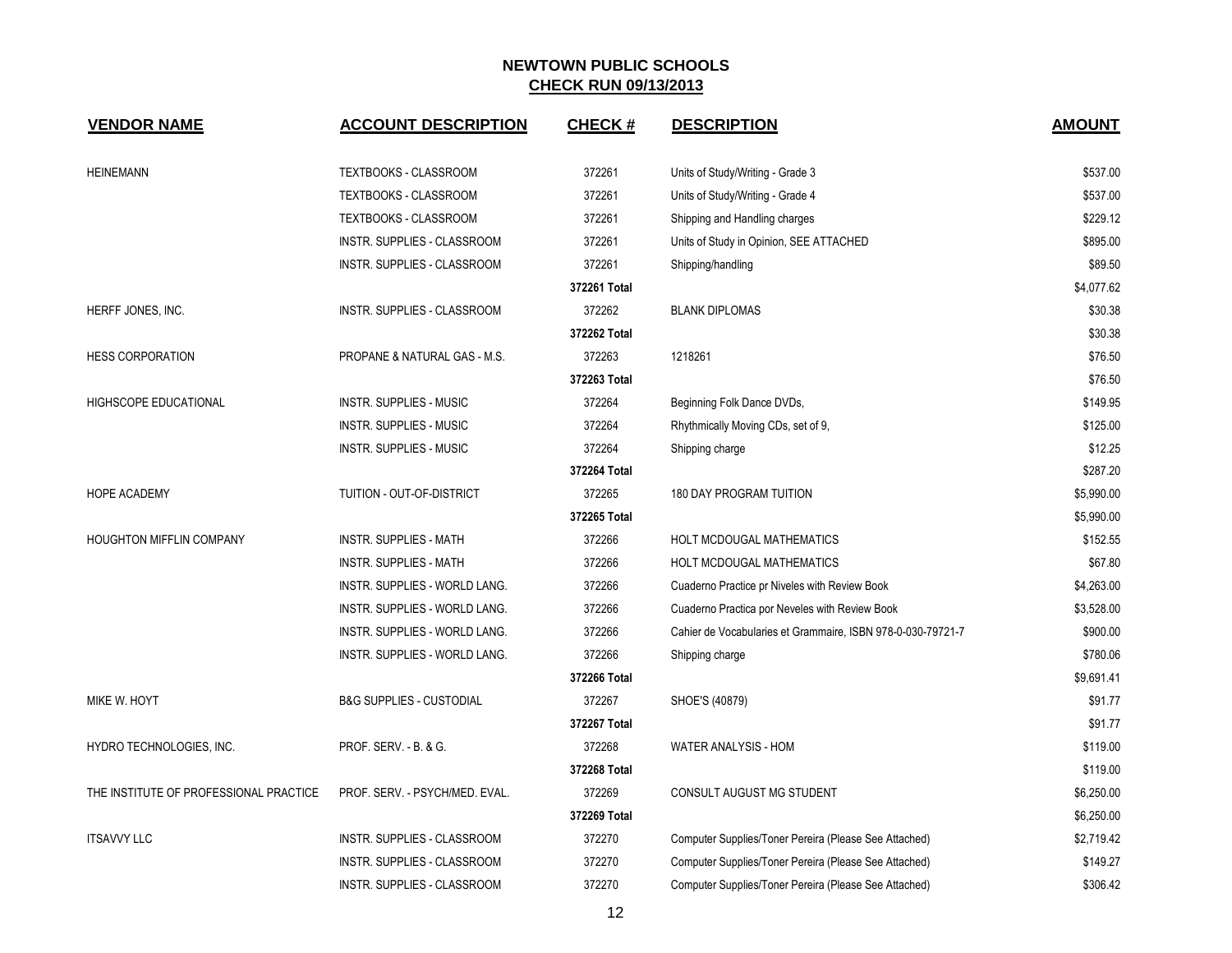| <b>VENDOR NAME</b>               | <b>ACCOUNT DESCRIPTION</b>       | <b>CHECK#</b> | <b>DESCRIPTION</b>                                    | <b>AMOUNT</b> |
|----------------------------------|----------------------------------|---------------|-------------------------------------------------------|---------------|
| <b>ITSAVVY LLC</b>               | INSTR. SUPPLIES - CLASSROOM      | 372270        | Computer Supplies/Toner Pereira (Please See Attached) | \$257.62      |
|                                  | EQUIPMENT - INFO. TECH.          | 372270        | HP E3500-48G POE yl Switch J8693A#ABA Switch managed  | \$52,677.24   |
|                                  |                                  | 372270 Total  |                                                       | \$56,109.97   |
| <b>IXL LEARNING</b>              | CONTRACTED SERV. - COMPUTER ED.  | 372271        | 1 year IXL Math Site License Renewal 9Grades 5 & 6    | \$3,300.00    |
|                                  |                                  | 372271 Total  |                                                       | \$3,300.00    |
| LISA JOHNS                       | STAFF TRAVEL - INFO. TECH.       | 372272        | TRAVEL AUG 2013                                       | \$89.04       |
|                                  |                                  | 372272 Total  |                                                       | \$89.04       |
| PAUL JONES                       | STAFF TRAIN. - CLASSROOM         | 372273        | <b>WORKSHOP</b>                                       | \$75.00       |
|                                  |                                  | 372273 Total  |                                                       | \$75.00       |
| RACHEL KALISH                    | CONTRACTED SERV. - SP/HEAR.      | 372274        | SPEECH SERVICES STARR PROGRAM                         | \$900.00      |
|                                  |                                  | 372274 Total  |                                                       | \$900.00      |
| KAMCO SUPPLY CORP OF NEW ENGLAND | B. & G. REPAIRS - RIS.           | 372275        | <b>GLASS REPLACEMENT - RIS</b>                        | \$88.00       |
|                                  |                                  | 372275 Total  |                                                       | \$88.00       |
| VICKY KAZLAUSKAS                 | INSTR. SUPPLIES - CLASSROOM      | 372276        | <b>BINDERS</b>                                        | \$16.49       |
|                                  |                                  | 372276 Total  |                                                       | \$16.49       |
| KLINGBERG FAMILY CENTERS INC.    | TUITION - OUT-OF-DISTRICT        | 372277        | SUMMER SCHOOL 25 DAYS                                 | \$12,500.00   |
|                                  |                                  | 372277 Total  |                                                       | \$12,500.00   |
| <b>LYNN KOROTASH</b>             | INSTR. SUPPLIES - GUIDANCE       | 372278        | GUIDANCE, WORKSHOPS                                   | \$46.56       |
|                                  |                                  | 372278 Total  |                                                       | \$46.56       |
| THOMAS M. KUROSKI                | INSTR. SUPPLIES - ENGLISH        | 372279        | ANATOMY RM CLEANING PRODUCTS                          | \$7.00        |
|                                  | INSTR. SUPPLIES - SCIENCE        | 372279        | <b>HAND SANITIZER</b>                                 | \$4.00        |
|                                  |                                  | 372279 Total  |                                                       | \$11.00       |
| LAKESHORE LEARNING MATERIALS     | INSTR. SUPPLIES - CLASSROOM      | 372280        | Classic Composition Books, set of 1                   | \$91.96       |
|                                  | INSTR. SUPPLIES - CLASSROOM      | 372280        | Shipping                                              | \$13.79       |
|                                  |                                  | 372280 Total  |                                                       | \$105.75      |
| LEAHY'S FUELS INC.               | PROPANE & NATURAL GAS - H.S.     | 372281        | PROPANE 97208G                                        | \$745.23      |
|                                  |                                  | 372281 Total  |                                                       | \$745.23      |
| <b>LEARNING A-Z</b>              | INSTR. SUPPLIES - SP. ED. PREK-8 | 372282        | A-Z LEARNING LAURA ESPOSITO ORDER NUMBER 3599473      | \$149.90      |
|                                  |                                  | 372282 Total  |                                                       | \$149.90      |
| THE LIBRARY STORE INC.           | INSTR. SUPPLIES - CLASSROOM      | 372283        | laser spine labels # MB16-0775                        | \$67.92       |
|                                  | INSTR. SUPPLIES - CLASSROOM      | 372283        | Avery label inkjet labels # MB16-40007                | \$45.86       |
|                                  | INSTR. SUPPLIES - CLASSROOM      | 372283        | book truck (blue) # MB91-20000                        | \$266.86      |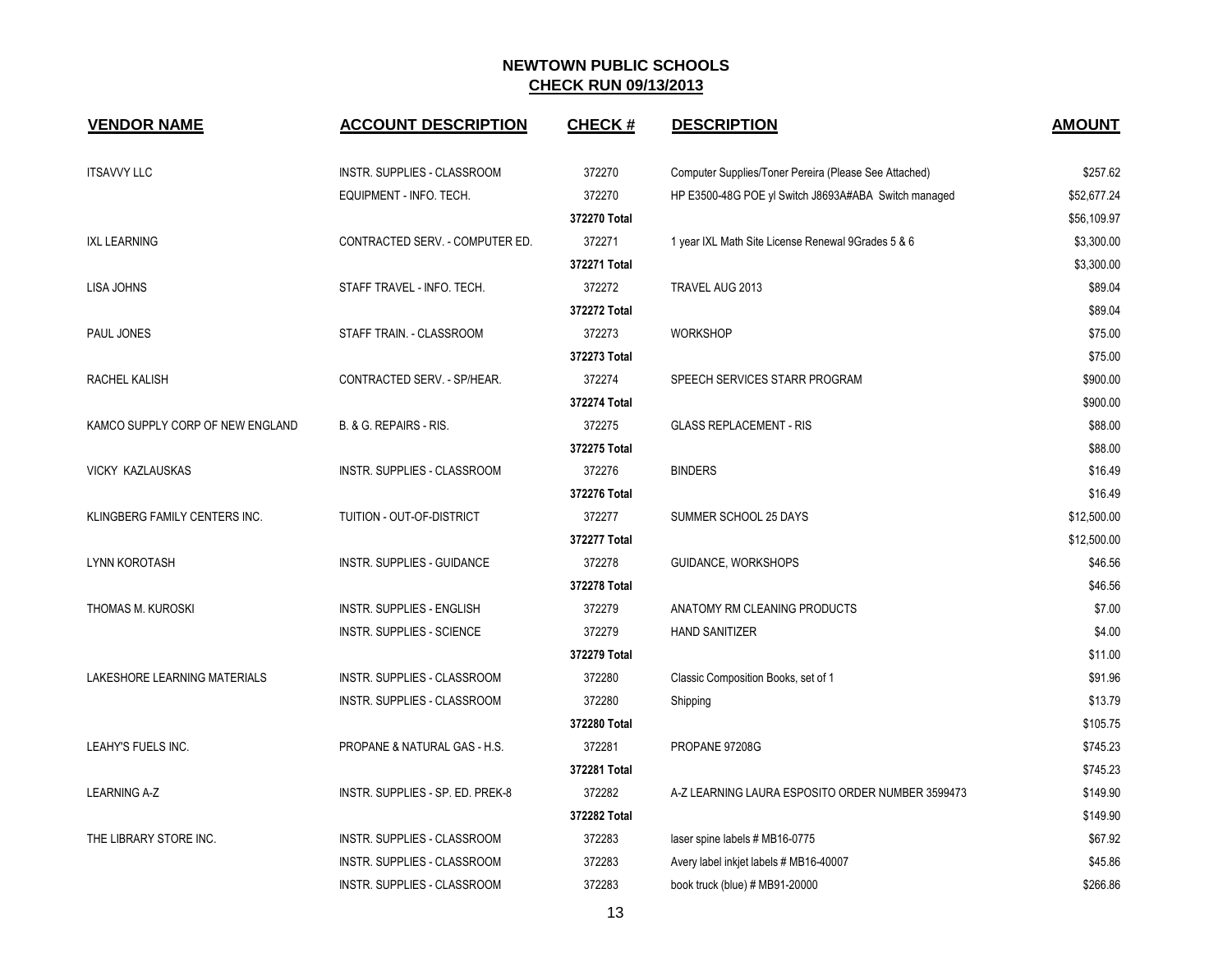| <b>VENDOR NAME</b>          | <b>ACCOUNT DESCRIPTION</b>     | <b>CHECK#</b> | <b>DESCRIPTION</b>                    | <b>AMOUNT</b> |
|-----------------------------|--------------------------------|---------------|---------------------------------------|---------------|
| THE LIBRARY STORE INC.      | INSTR. SUPPLIES - CLASSROOM    | 372283        | shipping                              | \$138.97      |
|                             | <b>SUPPLIES - LIBRARY</b>      | 372283        | Polyester Book Cover Rolls #MB55-0482 | \$190.55      |
|                             | SUPPLIES - LIBRARY             | 372283        | Polyester Book Cover Rolls #MB55-0484 | \$210.80      |
|                             | SUPPLIES - LIBRARY             | 372283        | Polyester Book Cover Rolls #MB55-0481 | \$179.80      |
|                             | <b>SUPPLIES - LIBRARY</b>      | 372283        | Polyester Book Cover Rolls #MB55-0483 | \$180.40      |
|                             | <b>SUPPLIES - LIBRARY</b>      | 372283        | Barcode Protector labels # MB16-1162  | \$38.26       |
|                             | <b>SUPPLIES - LIBRARY</b>      | 372283        | Spine Labels MB16-0775                | \$67.92       |
|                             | <b>SUPPLIES - LIBRARY</b>      | 372283        | Cler bond book glue #600104           | \$7.61        |
|                             | SUPPLIES - LIBRARY             | 372283        | Spine Label Fantasy Genrre # 18-024   | \$7.56        |
|                             | SUPPLIES - LIBRARY             | 372283        | shipping Acct # 134008, Quote # 17    | \$61.07       |
|                             |                                | 372283 Total  |                                       | \$1,463.58    |
| WILLIAM V. MACGILL & CO     | MEDICAL SUPPLIES - ELEM.       | 372284        | Children Liquid Ibuprofen-#1276-.     | \$111.00      |
|                             | MEDICAL SUPPLIES - ELEM.       | 372284        | Jr Strength Ibuprofen #1275           | \$26.75       |
|                             | MEDICAL SUPPLIES - ELEM.       | 372284        | Economy flashlights -#5251            | \$32.34       |
|                             | MEDICAL SUPPLIES - H.S.        | 372284        | finger treatment system - 74873       | \$17.00       |
|                             | MEDICAL SUPPLIES - H.S.        | 372284        | Ibuprofen(adult) #1208- no shipping   | \$124.80      |
|                             |                                | 372284 Total  |                                       | \$311.89      |
| DR. ANA PAULA MACHADO       | MEDICAL ADVISOR - HEALTH ADMIN | 372285        | <b>MEDICAL DIRECTOR</b>               | \$846.16      |
|                             |                                | 372285 Total  |                                       | \$846.16      |
| MAHARD'S PIANO SERVICE, LLC | <b>REPAIRS - MUSIC</b>         | 372286        | TUNING OF GRAND PIANO                 | \$165.00      |
|                             |                                | 372286 Total  |                                       | \$165.00      |
| <b>MAILFINANCE</b>          | EQUIP RENTAL - ADMIN.          | 372287        | LEASE AGREEMENT 2013/14 H/S           | \$784.17      |
|                             | EQUIP RENTAL - BUS. SERV.      | 372287        | LEASE AGREEMENT 2013/14 C/O           | \$784.17      |
|                             | EQUIP RENTAL - BUS. SERV.      | 372287        | LEASE AGREEMENT 2013/14 C/O           | \$430.53      |
|                             |                                | 372287 Total  |                                       | \$1,998.87    |
| <b>GAIL MALETZ</b>          | CONTRACTED SERV. - MATH        | 372288        | <b>NCSM MEMBERSHIP</b>                | \$70.00       |
|                             | INSTR. SUPPLIES - CLASSROOM    | 372288        | <b>INSTRUMENT SUPPLIES</b>            | \$72.32       |
|                             |                                | 372288 Total  |                                       | \$142.32      |
| W.B. MASON., INC.           | OFF. SUPPLIES - BUS. SERV.     | 372289        | SUPPLIES 2013/14                      | (\$30.00)     |
|                             | OFF. SUPPLIES - BUS. SERV.     | 372289        | <b>SUPPLIES 2013/14</b>               | \$81.51       |
|                             | OFF. SUPPLIES - BUS. SERV.     | 372289        | <b>SUPPLIES 2013/14</b>               | \$98.02       |
|                             | OFF. SUPPLIES - BUS. SERV.     | 372289        | <b>SUPPLIES 2013/14</b>               | (\$12.00)     |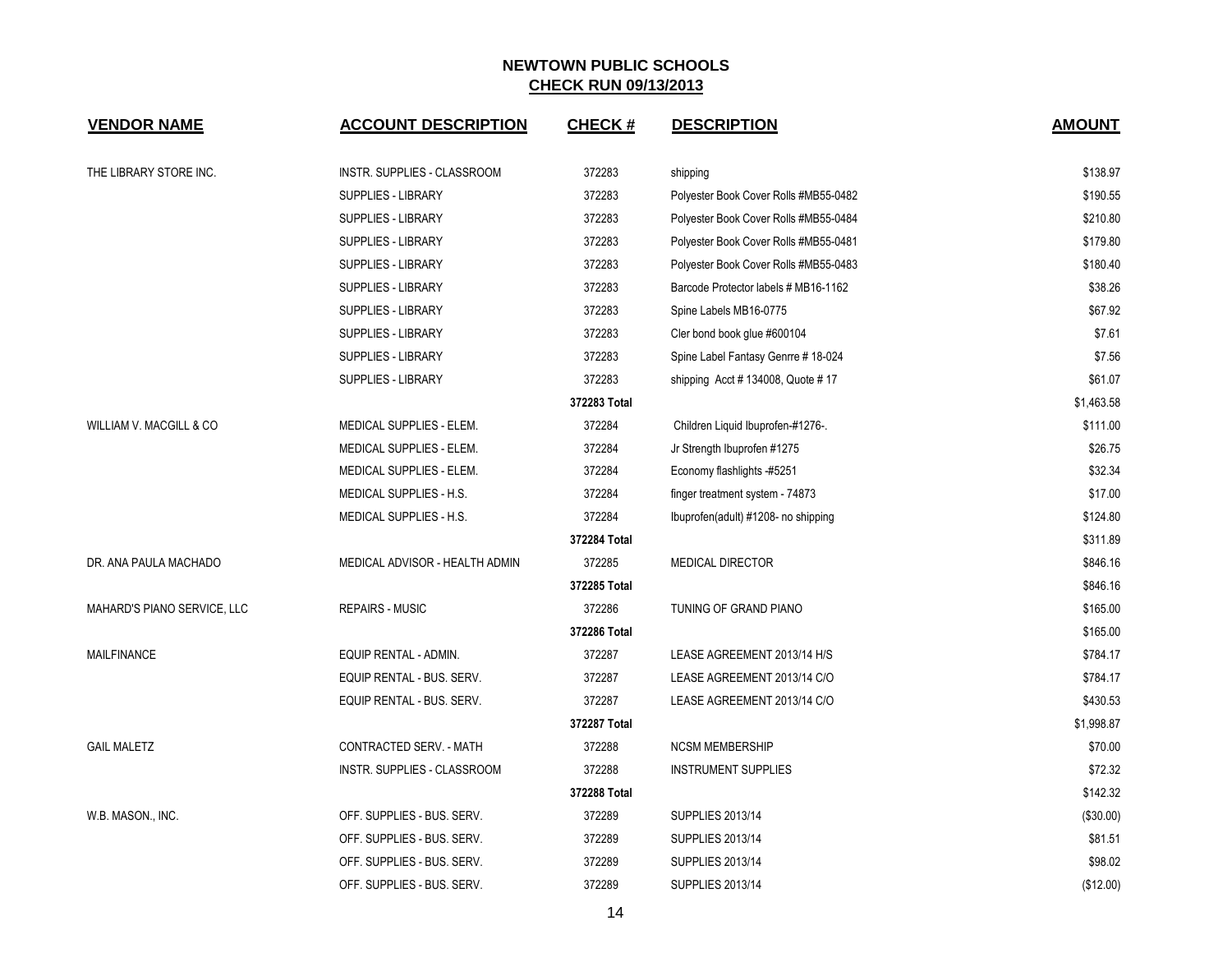| <b>VENDOR NAME</b> | <b>ACCOUNT DESCRIPTION</b>       | <b>CHECK#</b> | <b>DESCRIPTION</b>                                                  | <b>AMOUNT</b> |
|--------------------|----------------------------------|---------------|---------------------------------------------------------------------|---------------|
| W.B. MASON., INC.  | INSTR. SUPPLIES - ENGLISH        | 372289        | Exam blue books ROS 37401 English Dept.                             | \$199.80      |
|                    | INSTR. SUPPLIES - WORLD LANG.    | 372289        | Exam blue books ROS 37401 World Lang Dept.                          | \$199.80      |
|                    | INSTR. SUPPLIES - SOC. STUDIES   | 372289        | Exam blue books ROS 37401 Soc Studies Dept.                         | \$199.80      |
|                    | INSTR. SUPPLIES - SCIENCE        | 372289        | Se Attached List                                                    | \$170.41      |
|                    | INSTR. SUPPLIES - SCIENCE        | 372289        | See Attached List                                                   | \$246.54      |
|                    | INSTR. SUPPLIES - ENGLISH        | 372289        | See Attached List                                                   | \$2,545.54    |
|                    | INSTR. SUPPLIES - SCIENCE        | 372289        | See Attached List                                                   | \$303.66      |
|                    | <b>INSTR. SUPPLIES - SCIENCE</b> | 372289        | See Attached List                                                   | \$303.04      |
|                    | INSTR. SUPPLIES - SCIENCE        | 372289        | See Attached List                                                   | \$303.16      |
|                    | INSTR. SUPPLIES - SCIENCE        | 372289        | See Attached List                                                   | \$182.12      |
|                    | INSTR. SUPPLIES - SCIENCE        | 372289        | See Attached List                                                   | \$207.63      |
|                    | INSTR. SUPPLIES - SCIENCE        | 372289        | See Attached List                                                   | \$195.86      |
|                    | INSTR. SUPPLIES - SCIENCE        | 372289        | See Attached List                                                   | \$296.55      |
|                    | INSTR. SUPPLIES - SCIENCE        | 372289        | See Attached List                                                   | \$85.26       |
|                    | SUPPLIES - LIBRARY               | 372289        | Monthly academic planner, black, Item AAG7012705                    | \$37.70       |
|                    | SUPPLIES - LIBRARY               | 372289        | Wire desktop organizer, eight sections, Item MMF2649012BK           | \$28.99       |
|                    | SUPPLIES - LIBRARY               | 372289        | Energizer specialty battery, item 2                                 | \$27.48       |
|                    | INSTR. SUPPLIES - SP. ED. H.S.   | 372289        | AS PER ATTACHED LIST<br>(Jeannette)                                 | \$44.70       |
|                    | INSTR. SUPPLIES - CLASSROOM      | 372289        | Gr 2 supplies: SEE ATTACHED: markers, erasers, pens, clips          | \$235.76      |
|                    | INSTR. SUPPLIES - CLASSROOM      | 372289        | Gr 2 supplies: SEE ATTACHED: markers, erasers, pens, clips,         | \$4.20        |
|                    | INSTR. SUPPLIES - CLASSROOM      | 372289        | Gr 2 supplies: SEE ATTACHED: markers, erasers, pens, clips,         | \$564.50      |
|                    | INSTR. SUPPLIES - CLASSROOM      | 372289        | Pre-School Program Classroom Supplies, State of CT                  | \$1.10        |
|                    | OFF. SUPPLIES - ADMIN.           | 372289        | Two Tier Book Shelf, Item MMF26423BRBK.                             | \$180.00      |
|                    | OFF. SUPPLIES - ADMIN.           | 372289        | Two Tier Book Shelf, Item MMF26423BRBK.                             | (\$60.00)     |
|                    | OFF. SUPPLIES - ADMIN.           | 372289        | Two Tier Book Shelf, Item MMF26423BRBK.                             | \$60.00       |
|                    | OFF. SUPPLIES - ADMIN.           | 372289        | Two Tier Book Shelf, Item MMF26423BRBK.                             | \$60.00       |
|                    | INSTR. SUPPLIES - CLASSROOM      | 372289        | 2 inch Binders for 7th grade portfolios. Priced per state contract. | \$1,156.00    |
|                    | INSTR. SUPPLIES - CLASSROOM      | 372289        | Book Shelf, Item TNN-B30BK,                                         | \$357.00      |
|                    | INSTR. SUPPLIES - CLASSROOM      | 372289        | Magnetic White Board, Item QRT 2547,                                | \$410.00      |
|                    | <b>INSTR. SUPPLIES - ART</b>     | 372289        | ART Supplies-CREC bid 201314, Newsp                                 | \$7.34        |
|                    | INSTR. SUPPLIES - ART            | 372289        | Crayola marker, class pak, fine tip                                 | \$40.95       |
|                    | <b>INSTR. SUPPLIES - ART</b>     | 372289        | Metallic colored pencils, CYO683708                                 | \$28.35       |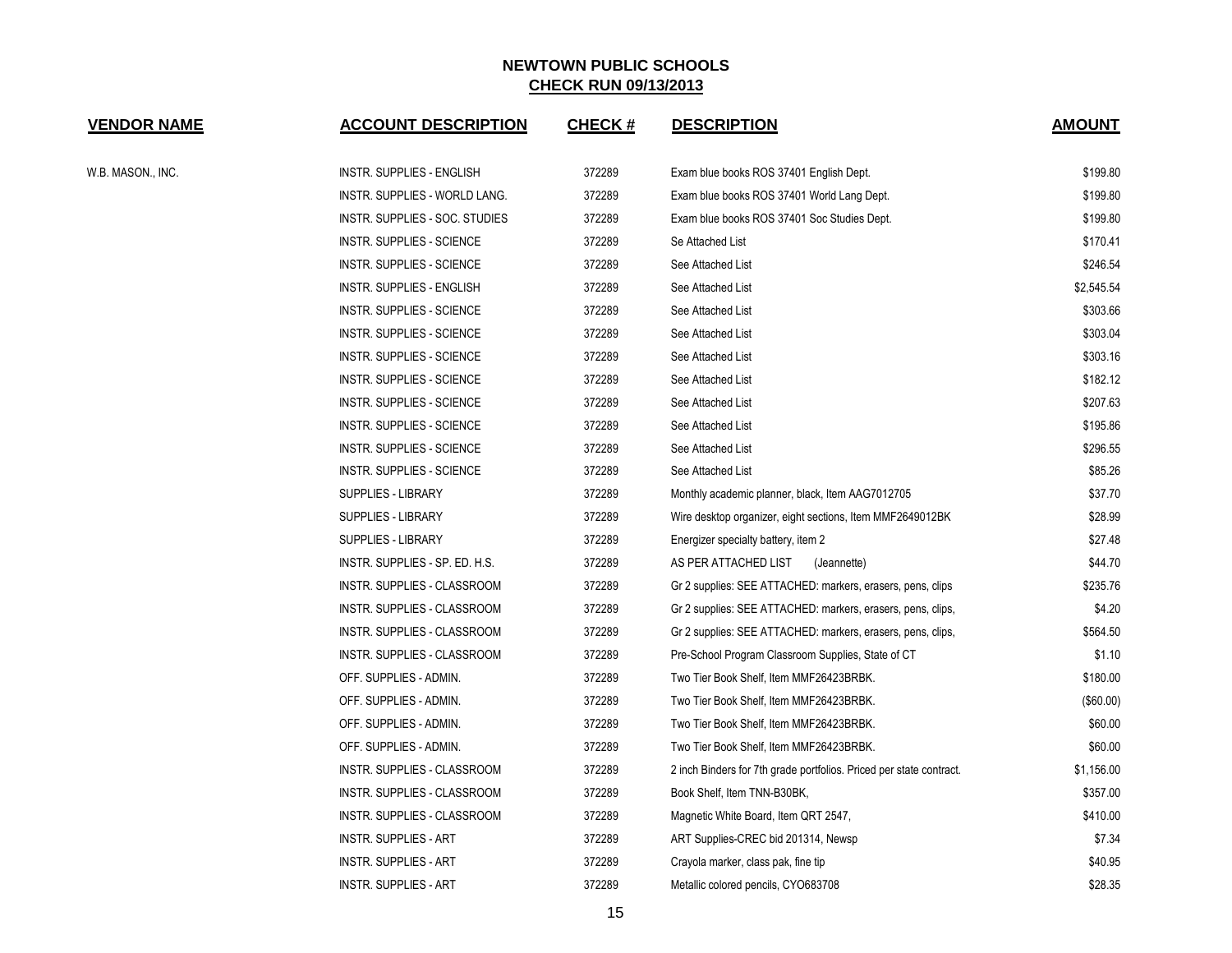| <b>VENDOR NAME</b> | <b>ACCOUNT DESCRIPTION</b>       | <b>CHECK#</b> | <b>DESCRIPTION</b>                                               | <b>AMOUNT</b> |
|--------------------|----------------------------------|---------------|------------------------------------------------------------------|---------------|
| W.B. MASON., INC.  | <b>INSTR. SUPPLIES - ART</b>     | 372289        | Drawing paper, ROSMDP501218500, rea                              | \$96.60       |
|                    | <b>INSTR. SUPPLIES - ART</b>     | 372289        | Tag board, ROSWTB1751824100, 100 sh                              | \$49.70       |
|                    | INSTR. SUPPLIES - ART            | 372289        | Tag board, PAC5281, 100 shts/pkg, N                              | \$17.80       |
|                    | <b>INSTR. SUPPLIES - ART</b>     | 372289        | DRAWING PAPER- GLUE- FILE FOLDERS- PADS- COMPOSITION PAPEI       | \$63.44       |
|                    | INSTR. SUPPLIES - CLASSROOM      | 372289        | Classroom supplies-see attached-dry erasers, markers, white out, | \$379.50      |
|                    | INSTR. SUPPLIES - CLASSROOM      | 372289        | Classroom supplies-see attached-dry erasers, markers, white out, | \$84.29       |
|                    | INSTR. SUPPLIES - CLASSROOM      | 372289        | Classroom supplies-see attached-dry erasers, markers, white out, | \$181.77      |
|                    | INSTR. SUPPLIES - CLASSROOM      | 372289        | Classroom supplies-see attached-dry erasers, markers, white out, | \$87.37       |
|                    | INSTR. SUPPLIES - CLASSROOM      | 372289        | Crayola Dry Erase markers, 4 ct, Item 98-8626,                   | \$324.00      |
|                    | INSTR. SUPPLIES - HEALTH ED      | 372289        | MAGNETIC CLIPS EPA-2026                                          | \$31.24       |
|                    | INSTR. SUPPLIES - HEALTH ED      | 372289        | BIC ASSORTED MARK-IT PERMANENT MARKERS                           | \$58.38       |
|                    | INSTR. SUPPLIES - P.E.           | 372289        | DOUBLE SIDED TAPE- MMM4026                                       | \$25.66       |
|                    | INSTR. SUPPLIES - P.E.           | 372289        | EXPO NEON DRY ERASER MARKERS SAN-1752226                         | \$44.59       |
|                    | INSTR. SUPPLIES - P.E.           | 372289        | HARBOARD CLIPBOARDS AW-04004AW                                   | \$6.96        |
|                    | INSTR. SUPPLIES - CLASSROOM      | 372289        | Manila Env # QUA 37897-bid prices                                | \$24.60       |
|                    | INSTR. SUPPLIES - CLASSROOM      | 372289        | Hanging File folders AVE 73505                                   | \$137.94      |
|                    | INSTR. SUPPLIES - CLASSROOM      | 372289        | Manila file folders # SMD10301                                   | \$335.80      |
|                    | INSTR. SUPPLIES - CLASSROOM      | 372289        | Correction Fluid BIC-WOFQDIZWE                                   | \$51.57       |
|                    | INSTR. SUPPLIES - CLASSROOM      | 372289        | Cover Up Tape MMM-658                                            | \$23.60       |
|                    | INSTR. SUPPLIES - CLASSROOM      | 372289        | Stapllers # SWI154501                                            | \$88.60       |
|                    | INSTR. SUPPLIES - CLASSROOM      | 372289        | GEM 87T pins                                                     | \$9.08        |
|                    | INSTR. SUPPLIES - CLASSROOM      | 372289        | Asst Rubber Bands # UNV-00164                                    | \$14.58       |
|                    | INSTR. SUPPLIES - CLASSROOM      | 372289        | Rubber Bands UNV-00119                                           | \$24.66       |
|                    | INSTR. SUPPLIES - CLASSROOM      | 372289        | Velcro VEK 90083                                                 | \$29.14       |
|                    | INSTR. SUPPLIES - CLASSROOM      | 372289        | Velcro VEK 90140-                                                | \$19.04       |
|                    | <b>B&amp;G SUPPLIES - ADMIN.</b> | 372289        | PENS, FILE FOLDERS - MAINT DEPT SUPPLIES                         | \$91.57       |
|                    | INSTR. SUPPLIES - WORLD LANG.    | 372289        | for charging purposes only.                                      | \$177.95      |
|                    | INSTR. SUPPLIES - MUSIC          | 372289        | for charging purposes only.                                      | \$600.00      |
|                    | <b>INSTR. SUPPLIES - SCIENCE</b> | 372289        | Assorted copier paper per actuated consortium bid list           | \$666.00      |
|                    | INSTR. SUPPLIES - CLASSROOM      | 372289        | Tape Cassett for Label Maker, 12 mm x 26 ft.,                    | \$34.08       |
|                    | INSTR. SUPPLIES - CLASSROOM      | 372289        | Soleus fan, special pricing today,                               | \$149.97      |
|                    |                                  | 372289 Total  |                                                                  | \$12.690.25   |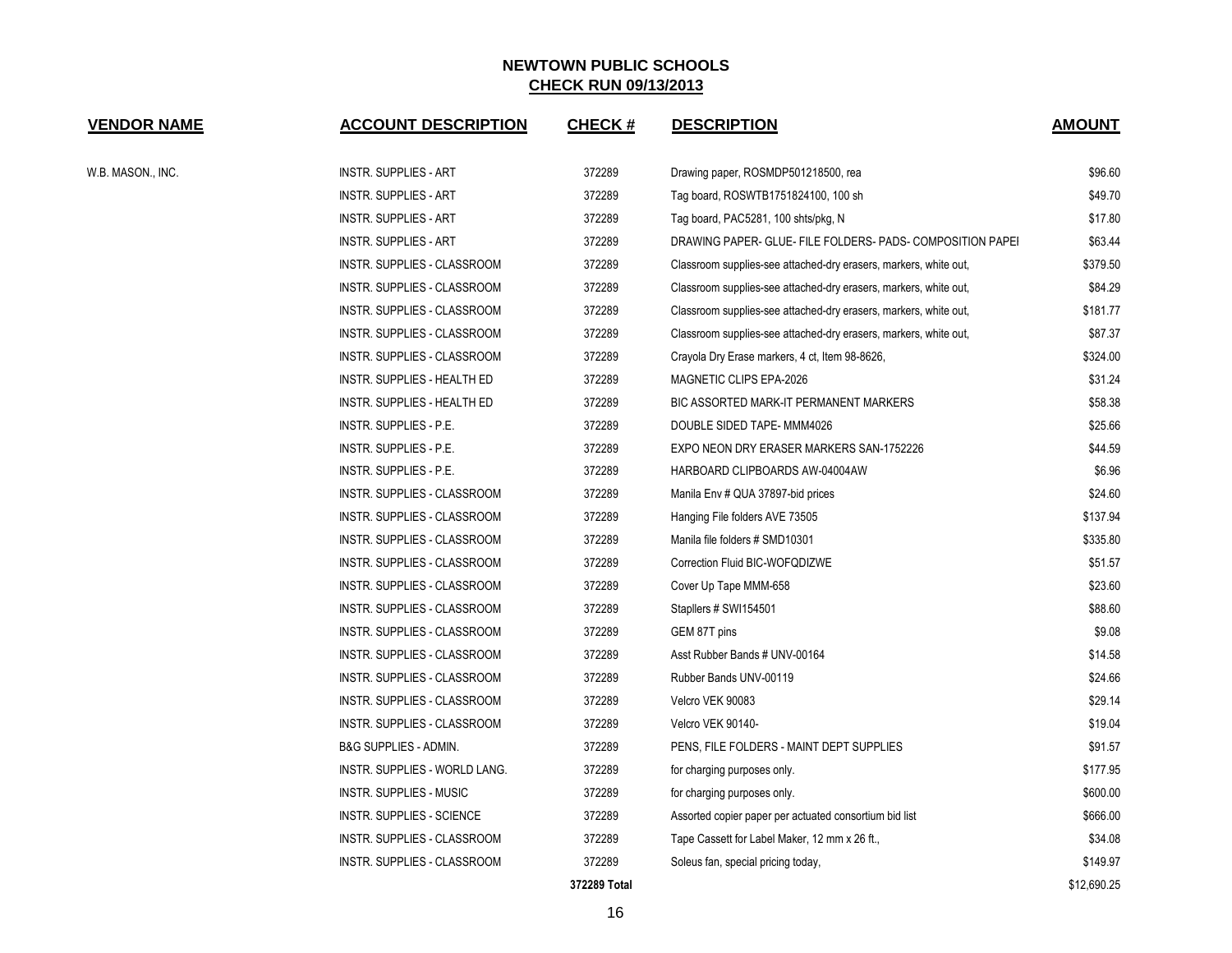| <b>VENDOR NAME</b>                    | <b>ACCOUNT DESCRIPTION</b>           | <b>CHECK#</b> | <b>DESCRIPTION</b>                                            | <b>AMOUNT</b> |
|---------------------------------------|--------------------------------------|---------------|---------------------------------------------------------------|---------------|
| <b>MATHEMATICAL OLYMPIADS</b>         | <b>MEMBERSHIPS - LIBRARY</b>         | 372290        | Team Registration, Head O Meadow, G                           | \$99.00       |
|                                       |                                      | 372290 Total  |                                                               | \$99.00       |
| MCGRAW HILL EDUCATION                 | <b>INSTR. SUPPLIES - BUSINESS ED</b> | 372291        | <b>BUSINESS AND PERSONAL LAW</b>                              | \$99.00       |
|                                       | INSTR. SUPPLIES - BUSINESS ED        | 372291        | <b>SHIPPING</b>                                               | \$12.07       |
|                                       |                                      | 372291 Total  |                                                               | \$111.07      |
| <b>TIM MCGUIRE</b>                    | INSTR. SUPPLIES - COMPUTER ED.       | 372292        | BATTERIES FOR TECH STORAGE CONTAINER                          | \$44.08       |
|                                       |                                      | 372292 Total  |                                                               | \$44.08       |
| MOORE MEDICAL LLC                     | <b>B&amp;G SUPPLIES - CUSTODIAL</b>  | 372293        | NON LATEX GLOVES - CUST SUPPLIES                              | \$121.30      |
|                                       | MEDICAL SUPPLIES - ELEM.             | 372293        | Assorted merchandise see attached                             | \$121.35      |
|                                       | <b>MEDICAL SUPPLIES - M.S.</b>       | 372293        | assorted medical supplies - see attached                      | \$550.00      |
|                                       | MEDICAL SUPPLIES - H.S.              | 372293        | Assorted medical supplies/ see attached                       | \$1,291.00    |
|                                       |                                      | 372293 Total  |                                                               | \$2,083.65    |
| <b>NASCO</b>                          | INSTR. SUPPLIES - CLASSROOM          | 372294        | Underseas ABC game #EL10507J                                  | \$29.75       |
|                                       | INSTR. SUPPLIES - CLASSROOM          | 372294        | Toobaloo #EL10481J                                            | \$34.81       |
|                                       | <b>INSTR. SUPPLIES - ART</b>         | 372294        | SPRAY PAINT-CHARCOAL PAPER- CERAMICS ACCESSORIES              | \$243.40      |
|                                       | <b>INSTR. SUPPLIES - ART</b>         | 372294        | SPRAY PAINT-CHARCOAL PAPER- CERAMICS ACCESSORIES              | \$5.85        |
|                                       | <b>INSTR. SUPPLIES - ART</b>         | 372294        | Misc. Art Supplies: acrylic paints, foils, wire, please       | \$46.40       |
|                                       | <b>INSTR. SUPPLIES - ART</b>         | 372294        | Misc. Art Supplies: acrylic paints, foils, wire, please       | \$196.60      |
|                                       |                                      | 372294 Total  |                                                               | \$556.81      |
| NATIONAL ASSOC. FOR MUSIC EDUCATION   | MEMBERSHIPS - CLASSROOM              | 372295        | Music Educators National CONF member                          | \$117.00      |
|                                       |                                      | 372295 Total  |                                                               | \$117.00      |
| NATIONAL GEOGRAPHIC SOCIETY           | INSTR. SUPPLIES - SOC. STUDIES       | 372296        | National GEOGRAPHIC BEE REGISTRATION FORM. See attached form. | \$100.00      |
|                                       |                                      | 372296 Total  |                                                               | \$100.00      |
| NATIONAL GEOGRAPHIC SCHOOL PUBLISHING | <b>INSTR. SUPPLIES - CLASSROOM</b>   | 372297        | Explorer (Pathfinder edition) #5XNGX0908                      | \$130.50      |
|                                       | INSTR. SUPPLIES - CLASSROOM          | 372297        | Explloreer (pioneer edition) #5XNJR0908                       | \$65.25       |
|                                       | INSTR. SUPPLIES - CLASSROOM          | 372297        | S&H                                                           | \$19.57       |
|                                       |                                      | 372297 Total  |                                                               | \$215.32      |
| NATIONAL SCIENCE TEACHERS ASSOCIATI   | MEMBERSHIPS - CLASSROOM              | 372298        | Membership with Science and Children, Grades K-4,             | \$75.00       |
|                                       |                                      | 372298 Total  |                                                               | \$75.00       |
| NATIONAL WILDLIFE FEDERATION          | <b>INSTR. SUPPLIES - CLASSROOM</b>   | 372299        | sub. To Ranger Rick (4-gr 2, 4-Kind                           | \$120.00      |
|                                       |                                      | 372299 Total  |                                                               | \$120.00      |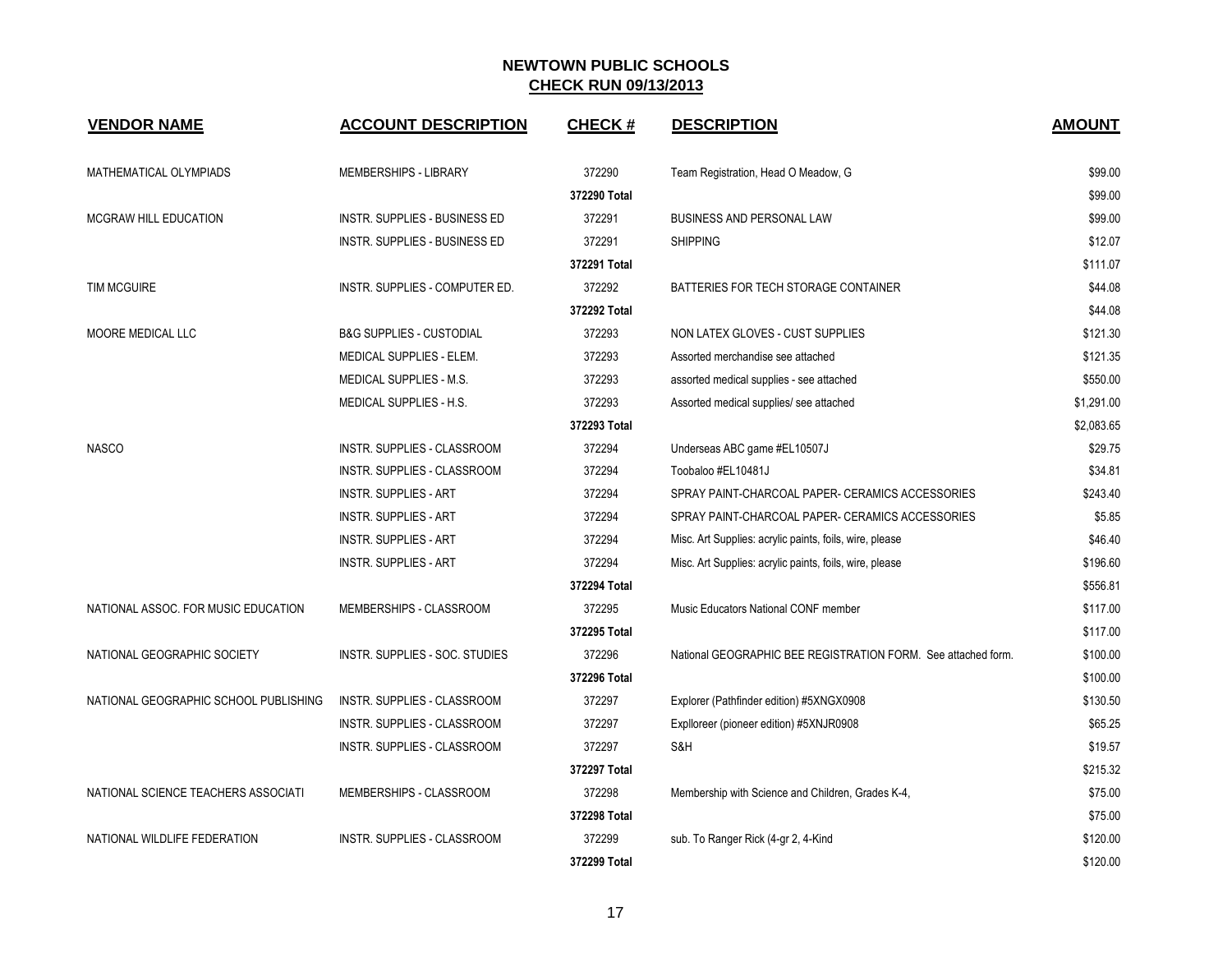| <b>VENDOR NAME</b>            | <b>ACCOUNT DESCRIPTION</b>       | <b>CHECK#</b> | <b>DESCRIPTION</b>                                        | <b>AMOUNT</b> |
|-------------------------------|----------------------------------|---------------|-----------------------------------------------------------|---------------|
| <b>NCTM</b>                   | MEMBERSHIPS - CLASSROOM          | 372300        | E-Membership with Teaching Children                       | \$72.00       |
|                               |                                  | 372300 Total  |                                                           | \$72.00       |
| NEW ENGLAND SPORTSWEAR        | <b>INSTR. SUPPLIES - SPORTS</b>  | 372301        | <b>VOLLEYBALL UNIFORMS</b>                                | \$1,440.00    |
|                               |                                  | 372301 Total  |                                                           | \$1,440.00    |
| NEW YORK MICROSCOPES CO. INC. | <b>REPAIRS - SCIENCE</b>         | 372302        | <b>REPAIRS</b>                                            | \$3,806.00    |
|                               |                                  | 372302 Total  |                                                           | \$3,806.00    |
| THE NEW YORK TIMES            | SUPPLIES - LIBRARY               | 372303        | NYT subscription                                          | \$155.40      |
|                               |                                  | 372303 Total  |                                                           | \$155.40      |
| NEWTOWN BOARD OF EDUCATION    | MEDICAL INS. PREMIUMS            | 372304        | <b>LONG TERM DISABILITY</b>                               | \$3,280.93    |
|                               | <b>ADMINISTRATION FEES</b>       | 372304        | <b>DENTAL ADMIN</b>                                       | \$2,770.00    |
|                               | <b>ADMINISTRATION FEES</b>       | 372304        | <b>CORBRA ADMM FEE</b>                                    | \$300.00      |
|                               | <b>ADMINISTRATION FEES</b>       | 372304        | RETIREE ADM FEE                                           | \$265.00      |
|                               | LIFE INSURANCE                   | 372304        | <b>AD&amp;D PREMIU</b>                                    | \$1,131.62    |
|                               | LIFE INSURANCE                   | 372304        | LIFE PREMIUM                                              | \$5,658.10    |
|                               |                                  | 372304 Total  |                                                           | \$13,405.65   |
| NEWTOWN CONTINING ED.         | CONTRACTED SERV. - GUIDANCE      | 372305        | <b>Summer School Tuition</b>                              | \$650.00      |
|                               |                                  | 372305 Total  |                                                           | \$650.00      |
| NEWTOWN CULINARY              | INSTR. SUPPLIES - CLASSROOM      | 372306        | FRESHMAN ORIENTATION-LINCREW STUDENT LUNCH                | \$3,025.00    |
|                               |                                  | 372306 Total  |                                                           | \$3,025.00    |
| NEWTOWN GRAPHICS              | INSTR. SUPPLIES - SP. ED. PREK-8 | 372307        | PRESCHOOL SIGNS                                           | \$40.00       |
|                               |                                  | 372307 Total  |                                                           | \$40.00       |
| NEWTOWN MIDDLE SCHOOL         | OFF. SUPPLIES - ADMIN.           | 372308        | Professional development -lunch for co-ordinator meeting. | \$137.19      |
|                               |                                  | 372308 Total  |                                                           | \$137.19      |
| THE NIXON COMPANY             | <b>INSTR. SUPPLIES - SPORTS</b>  | 372309        | <b>BANNERS</b>                                            | \$3,628.82    |
|                               | INSTR. SUPPLIES - SPORTS         | 372309        | <b>BANNERS</b>                                            | \$2,363.75    |
|                               |                                  | 372309 Total  |                                                           | \$5,992.57    |
| KATHLEEN NOSTRAND             | INSTR. SUPPLIES - CLASSROOM      | 372310        | <b>SUPPLIES</b>                                           | \$252.28      |
|                               |                                  | 372310 Total  |                                                           | \$252.28      |
| OFFICE DEPOT, INC.            | INSTR. SUPPLIES - CLASSROOM      | 372311        | CM                                                        | (\$4.58)      |
|                               | OFF. SUPPLIES - ADMIN.           | 372311        | СM                                                        | (\$12.85)     |
|                               | <b>INSTR. SUPPLIES - ART</b>     | 372311        | <b>CONSTRUCTION PAPER- SEE CART</b>                       | \$37.30       |
|                               | <b>INSTR. SUPPLIES - ART</b>     | 372311        | CONSTRUCTION PAPER- SEE CART                              | \$163.94      |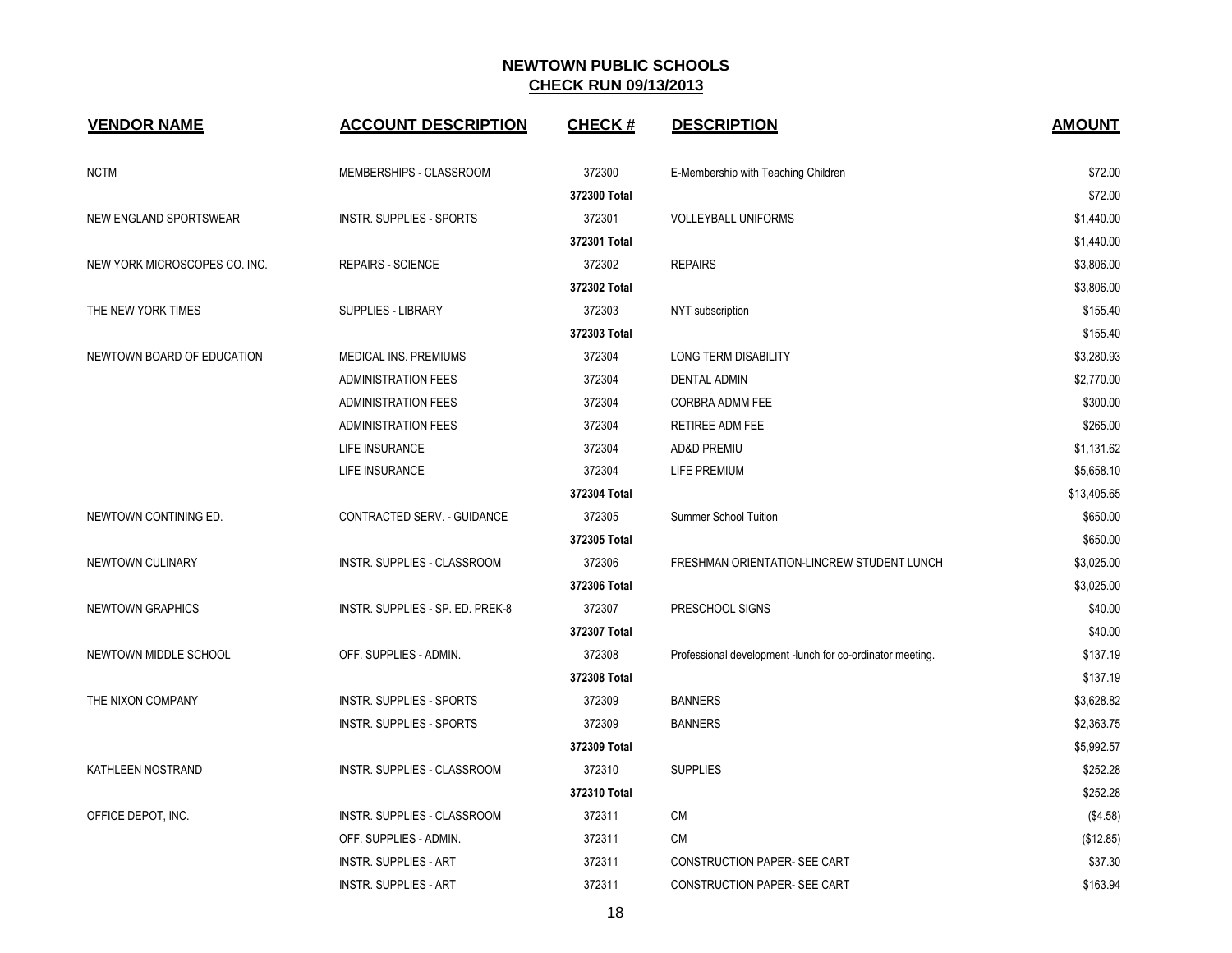| <b>VENDOR NAME</b>                  | <b>ACCOUNT DESCRIPTION</b>      | <b>CHECK#</b> | <b>DESCRIPTION</b>                              | <b>AMOUNT</b> |
|-------------------------------------|---------------------------------|---------------|-------------------------------------------------|---------------|
| OFFICE DEPOT, INC.                  | INSTR. SUPPLIES - ART           | 372311        | CONSTRUCTION PAPER- SEE CART                    | \$3.94        |
|                                     | <b>INSTR. SUPPLIES - ART</b>    | 372311        | CONSTRUCTION PAPER- SEE CART                    | \$5.78        |
|                                     | <b>INSTR. SUPPLIES - ART</b>    | 372311        | CONSTRUCTION PAPER- SEE CART                    | \$3.93        |
|                                     | <b>INSTR. SUPPLIES - ART</b>    | 372311        | CONSTRUCTION PAPER- SEE CART                    | \$11.81       |
|                                     |                                 | 372311 Total  |                                                 | \$209.27      |
| ORIGO EDUCATION                     | TEXTBOOKS - CURR. DEVELOP.      | 372312        | ORIGO MATH PROGRAMS                             | \$3,213.00    |
|                                     | INSTR. SUPPLIES - CLASSROOM     | 372312        | Think Tank Number Sense Grade 1-5               | \$445.50      |
|                                     | INSTR. SUPPLIES - CLASSROOM     | 372312        | Think Tank Problem Solving Set Grade 1-5        | \$445.50      |
|                                     | INSTR. SUPPLIES - CLASSROOM     | 372312        | shipping                                        | \$89.10       |
|                                     | TEXTBOOKS - CURR. DEVELOP.      | 372312        | Origo Math Program: Quote 00001167 See Attached | \$10,426.40   |
|                                     | TEXTBOOKS - CURR. DEVELOP.      | 372312        | Origo Math Program: Quote 00001167 See Attached | \$3,213.00    |
|                                     | <b>TEXTBOOKS - CLASSROOM</b>    | 372312        | The Number Case - Grade 3 Item #TNC-400-2       | \$756.00      |
|                                     | TEXTBOOKS - CLASSROOM           | 372312        | The Number Case-Grade 4 Item #417-2             | \$756.00      |
|                                     | TEXTBOOKS - CLASSROOM           | 372312        | Stepping Stones Practice Book-grade 1           | \$796.00      |
|                                     | TEXTBOOKS - CLASSROOM           | 372312        | Stepping Stones Practice Book-grade 2           | \$895.50      |
|                                     | TEXTBOOKS - CLASSROOM           | 372312        | Stepping Stones Practice Book-grade 3           | \$1,044.75    |
|                                     | TEXTBOOKS - CLASSROOM           | 372312        | Stepping Stones Practice Book-grade 4           | \$995.00      |
|                                     | TEXTBOOKS - CLASSROOM           | 372312        | shipping/handling                               | \$373.13      |
|                                     | TEXTBOOKS - CLASSROOM           | 372312        | NUMCASE-K Stepping Stone Number Case-K          | \$567.00      |
|                                     | TEXTBOOKS - CLASSROOM           | 372312        | NUMCASE-1 Stepping Stone Number Case- GR 1      | \$945.00      |
|                                     | <b>TEXTBOOKS - CLASSROOM</b>    | 372312        | NUMCASE-2 Stepping Stone Number Case- GR 2      | \$945.00      |
|                                     | TEXTBOOKS - CLASSROOM           | 372312        | NUMCASE-3 Stepping Stone Number Case - GR 3     | \$945.00      |
|                                     | TEXTBOOKS - CLASSROOM           | 372312        | NUMCASE-4 Stepping Stone Number Case - GR 4     | \$756.00      |
|                                     | TEXTBOOKS - CLASSROOM           | 372312        | shipping/handling                               | \$415.80      |
|                                     |                                 | 372312 Total  |                                                 | \$28,022.68   |
| OTIS ELEVATOR COMPANY               | <b>B&amp;G CONTRACTED SERV.</b> | 372313        | ELEVATOR SVC CONTRACT - HAWL / RIS 2013-2014    | \$259.33      |
|                                     |                                 | 372313 Total  |                                                 | \$259.33      |
| OVERHEAD DOOR COMPANY OF BROOKFIELD | B. & G. REPAIRS - H.S.          | 372314        | REPAIR KITCHEN OVERHEAD DOOR - NHS              | \$148.00      |
|                                     |                                 | 372314 Total  |                                                 | \$148.00      |
| PAINTER'S SUPPLY 2 - DANBURY        | B. & G. REPAIRS - H.S.          | 372315        | REPAINT EXTERIOR DOORS - NHS                    | \$246.96      |
|                                     | B. & G. REPAIRS - H.S.          | 372315        | REPAINT EXTERIOR DOORS - NHS                    | \$37.49       |
|                                     |                                 | 372315 Total  |                                                 | \$284.45      |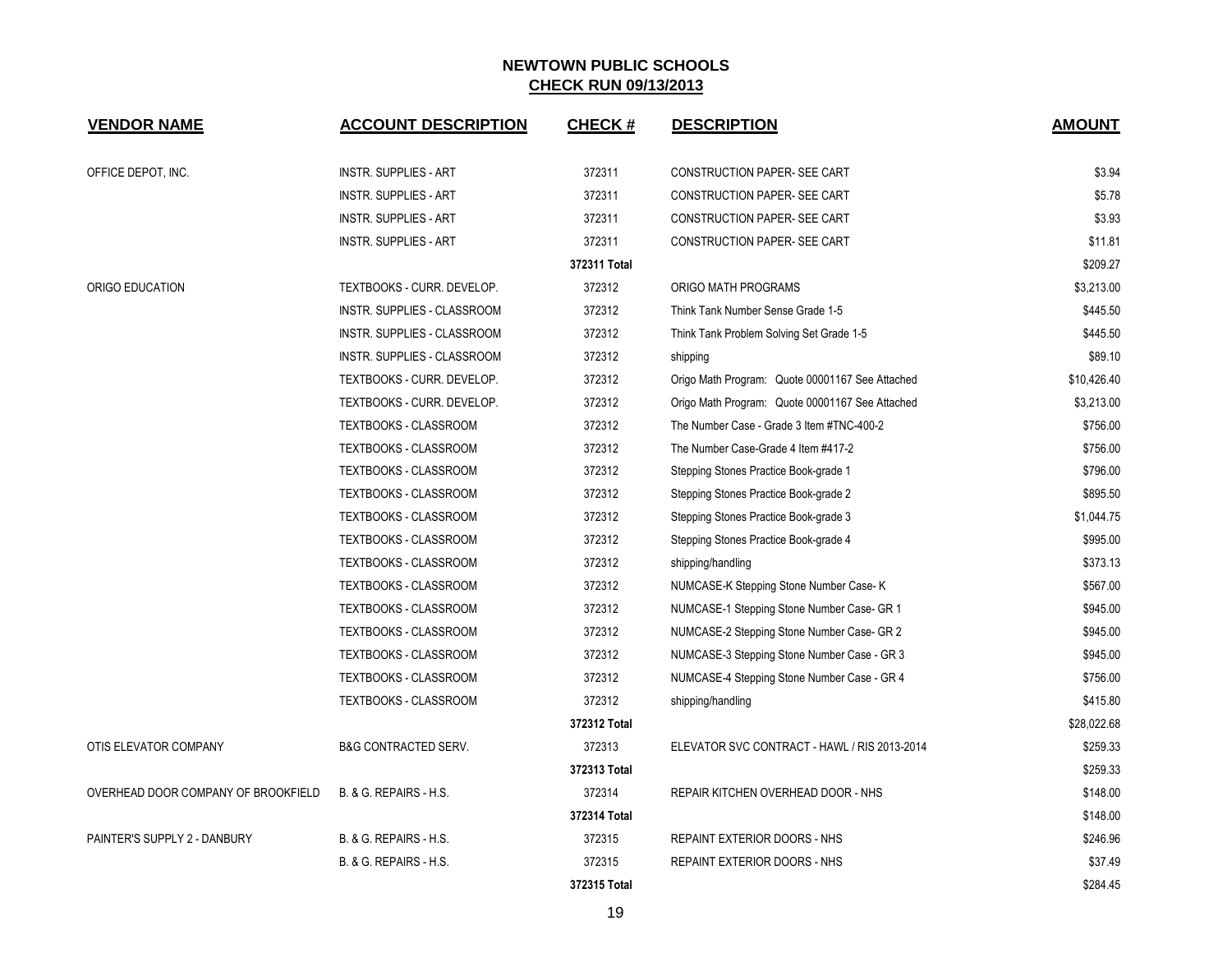| <b>VENDOR NAME</b>      | <b>ACCOUNT DESCRIPTION</b>           | <b>CHECK#</b> | <b>DESCRIPTION</b>                      | <b>AMOUNT</b> |
|-------------------------|--------------------------------------|---------------|-----------------------------------------|---------------|
| <b>PANINOS</b>          | INSTR. SUPPLIES - CLASSROOM          | 372316        | Classroom supplies                      | \$380.00      |
|                         |                                      | 372316 Total  |                                         | \$380.00      |
| PAR INC.                | INSTR. SUPPLIES - PSYCH.             | 372317        | EDDT RESPONSE BOOKLETS 3D-6008-RF       | \$124.00      |
|                         | INSTR. SUPPLIES - PSYCH.             | 372317        | <b>SHIPPING</b>                         | \$12.40       |
|                         |                                      | 372317 Total  |                                         | \$136.40      |
| <b>PASCO SCIENTIFIC</b> | <b>INSTR. SUPPLIES - SCIENCE</b>     | 372318        | See Attached List                       | \$799.00      |
|                         |                                      | 372318 Total  |                                         | \$799.00      |
| AMY PASQUARIELLO        | MEMBERSHIPS - GUIDANCE               | 372319        | MEMBERSHIP ASCA & CSCA                  | \$169.00      |
|                         |                                      | 372319 Total  |                                         | \$169.00      |
| DEANNA PEARSON          | INSTR. SUPPLIES - CLASSROOM          | 372320        | <b>REIMB FOR BOOKCASE</b>               | \$53.16       |
|                         |                                      | 372320 Total  |                                         | \$53.16       |
| PETTY CASH              | OFF. SUPPLIES - ADMIN.               | 372321        | PETTY CASH                              | \$92.98       |
|                         |                                      | 372321 Total  |                                         | \$92.98       |
| PETTY CASH              | OFF. SUPPLIES - ADMIN.               | 372322        | PETTY CASH                              | \$182.80      |
|                         |                                      | 372322 Total  |                                         | \$182.80      |
| PETTY CASH              | OFF. SUPPLIES - ADMIN.               | 372323        | PETTY CASH                              | \$19.99       |
|                         | INSTR. SUPPLIES - CLASSROOM          | 372323        | PETTY CASH                              | \$77.78       |
|                         |                                      | 372323 Total  |                                         | \$97.77       |
| PETTY CASH              | INSTR. SUPPLIES - SP. ED. H.S.       | 372324        | PETTY CASH                              | \$299.46      |
|                         |                                      | 372324 Total  |                                         | \$299.46      |
| <b>PHONAK LLC</b>       | REPAIRS - SP/HEAR.                   | 372325        | BATTERY FOR FM UNIT                     | \$38.29       |
|                         |                                      | 372325 Total  |                                         | \$38.29       |
| PLAY WITH A PURPOSE     | INSTR. SUPPLIES - LIFE MAN./CULINARY | 372326        | RAINBOW HOP ALONG BOUNCER- SET OFF SIX  | \$109.00      |
|                         | INSTR. SUPPLIES - LIFE MAN./CULINARY | 372326        | WATER PUMP SET- 6 PIECES                | \$109.00      |
|                         | INSTR. SUPPLIES - LIFE MAN./CULINARY | 372326        | <b>SHIPPING</b>                         | \$37.06       |
|                         |                                      | 372326 Total  |                                         | \$255.06      |
| PLAYGROUND MEDIC        | INSTR. SUPPLIES - SP. ED. PREK-8     | 372327        | INSTALLATION OF DOUBLE SLIDE FUN CENTER | \$4,680.00    |
|                         |                                      | 372327 Total  |                                         | \$4,680.00    |
| PORTA PHONE CO.         | <b>REPAIRS - SPORTS</b>              | 372328        | MAINTENANCE OF SYSTEM                   | \$390.70      |
|                         |                                      | 372328 Total  |                                         | \$390.70      |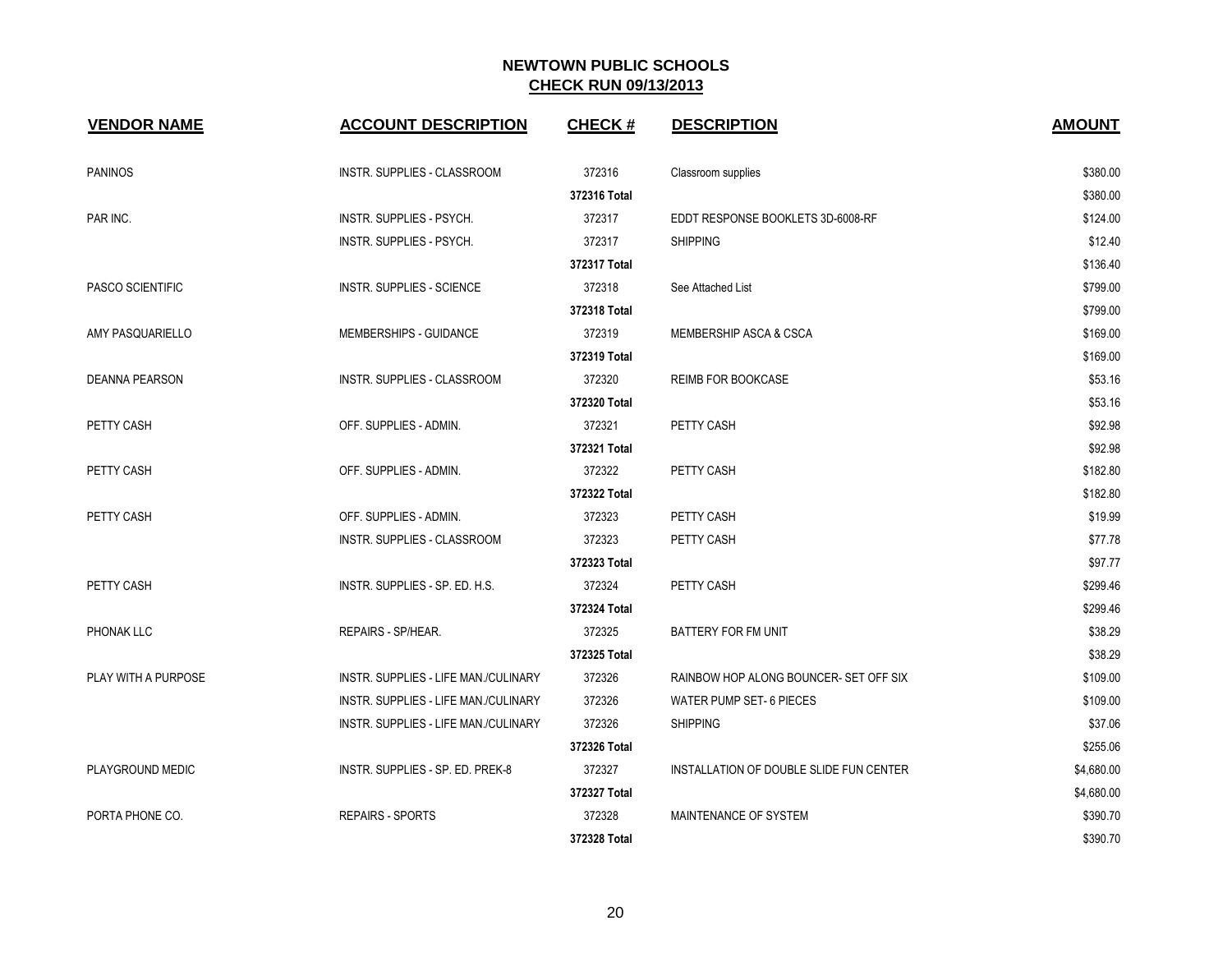| <b>VENDOR NAME</b>            | <b>ACCOUNT DESCRIPTION</b>         | <b>CHECK#</b> | <b>DESCRIPTION</b>                                           | <b>AMOUNT</b> |
|-------------------------------|------------------------------------|---------------|--------------------------------------------------------------|---------------|
| POSTMASTER - NEWTOWN          | POSTAGE - ADMIN.                   | 372329        | Rolls of 100 \$0.46 Forever Stamps, SKU: 789604              | \$460.00      |
|                               | POSTAGE - ADMIN.                   | 372329        | Sheets of 20 \$0.20 George Washington Stamps,                | \$40.00       |
|                               |                                    | 372329 Total  |                                                              | \$500.00      |
| PREMIER AGENDAS INC           | INSTR. SUPPLIES - CLASSROOM        | 372330        | Student Planners, 4th Gr., 8 1/2 x 11 inch, Character        | \$174.85      |
|                               | <b>INSTR. SUPPLIES - CLASSROOM</b> | 372330        | Shipping and Handling charges                                | \$50.00       |
|                               |                                    | 372330 Total  |                                                              | \$224.85      |
| QUESTAR ASSESSMENTS, INC      | INSTR. SUPPLIES - CLASSROOM        | 372331        | Standard DRP test 3A Pkt(25) T-3A                            | \$348.00      |
|                               | INSTR. SUPPLIES - CLASSROOM        | 372331        | Standard DRP Test 3B Pkt (25) T-3B                           | \$348.00      |
|                               | INSTR. SUPPLIES - CLASSROOM        | 372331        | Standard DRP Test 4A Pkt (25) T-4A                           | \$348.00      |
|                               | INSTR. SUPPLIES - CLASSROOM        | 372331        | Standard DRP Test 4B Pkt (25) T-4B                           | \$348.00      |
|                               | INSTR. SUPPLIES - CLASSROOM        | 372331        | DRP document license fee ASRLTY                              | \$200.00      |
|                               | INSTR. SUPPLIES - CLASSROOM        | 372331        | shipping handling                                            | \$127.36      |
|                               |                                    | 372331 Total  |                                                              | \$1,719.36    |
| QUILL CORPORATION             | ACCOUNTS RECEIVABLE - EDUCATION    | 372332        | CM INV 3044057                                               | (\$225.99)    |
|                               | INSTR. SUPPLIES - CLASSROOM        | 372332        | X-ACTO High Volume Electric Pencil Sharpener                 | \$526.75      |
|                               | OFF. SUPPLIES - ADMIN.             | 372332        | HON 310 2 drawer vertical file cabinet                       | \$657.88      |
|                               | INSTR. SUPPLIES - CLASSROOM        | 372332        | 1.5 x 2 postit notes - 901653 yw                             | \$110.88      |
|                               | INSTR. SUPPLIES - CLASSROOM        | 372332        | Perforated Labels - 901710686                                | \$63.98       |
|                               | INSTR. SUPPLIES - CLASSROOM        | 372332        | Self stick notes                                             | \$143.70      |
|                               | INSTR. SUPPLIES - CLASSROOM        | 372332        | Avery Business Cards for Inkjet Printers #901-08471          | \$69.14       |
|                               | <b>INSTR. SUPPLIES - CLASSROOM</b> | 372332        | Ticonderoga #2 pencils #901-1388-2                           | \$105.00      |
|                               | INSTR. SUPPLIES - CLASSROOM        | 372332        | 65LB Arrad Card Stock Assorted - #UNI-PAC 101199             | \$155.94      |
|                               | SUPPLIES - LIBRARY                 | 372332        | Office Supplies for School Year - See attached order         | \$272.00      |
|                               |                                    | 372332 Total  |                                                              | \$1,879.28    |
| PEGGY RAGAINI                 | INSTR. SUPPLIES - GUIDANCE         | 372333        | PROFESSIONAL DEVEL DAY                                       | \$87.76       |
|                               |                                    | 372333 Total  |                                                              | \$87.76       |
| THE READING & WRITING PROJECT | STAFF TRAIN. - STAFF DEVELOP.      | 372334        | Columbia Teachers College Readers Institute July 8-11, 2013  | \$21,091.61   |
|                               |                                    | 372334 Total  |                                                              | \$21,091.61   |
| REALLY GOOD STUFF INC.        | INSTR. SUPPLIES - CLASSROOM        | 372335        | Classroom Lib Baskets #58252DBLBL                            | \$24.99       |
|                               | INSTR. SUPPLIES - CLASSROOM        | 372335        | 3rd Graders are #1 Pencils# 110314ACR                        | \$35.88       |
|                               | <b>INSTR. SUPPLIES - CLASSROOM</b> | 372335        | 2nd Graders are #1 Pencils #11031                            | \$26.91       |
|                               | <b>INSTR. SUPPLIES - CLASSROOM</b> | 372335        | Store more medium book pouches, primary colors, 4 pk, 301472 | \$303.24      |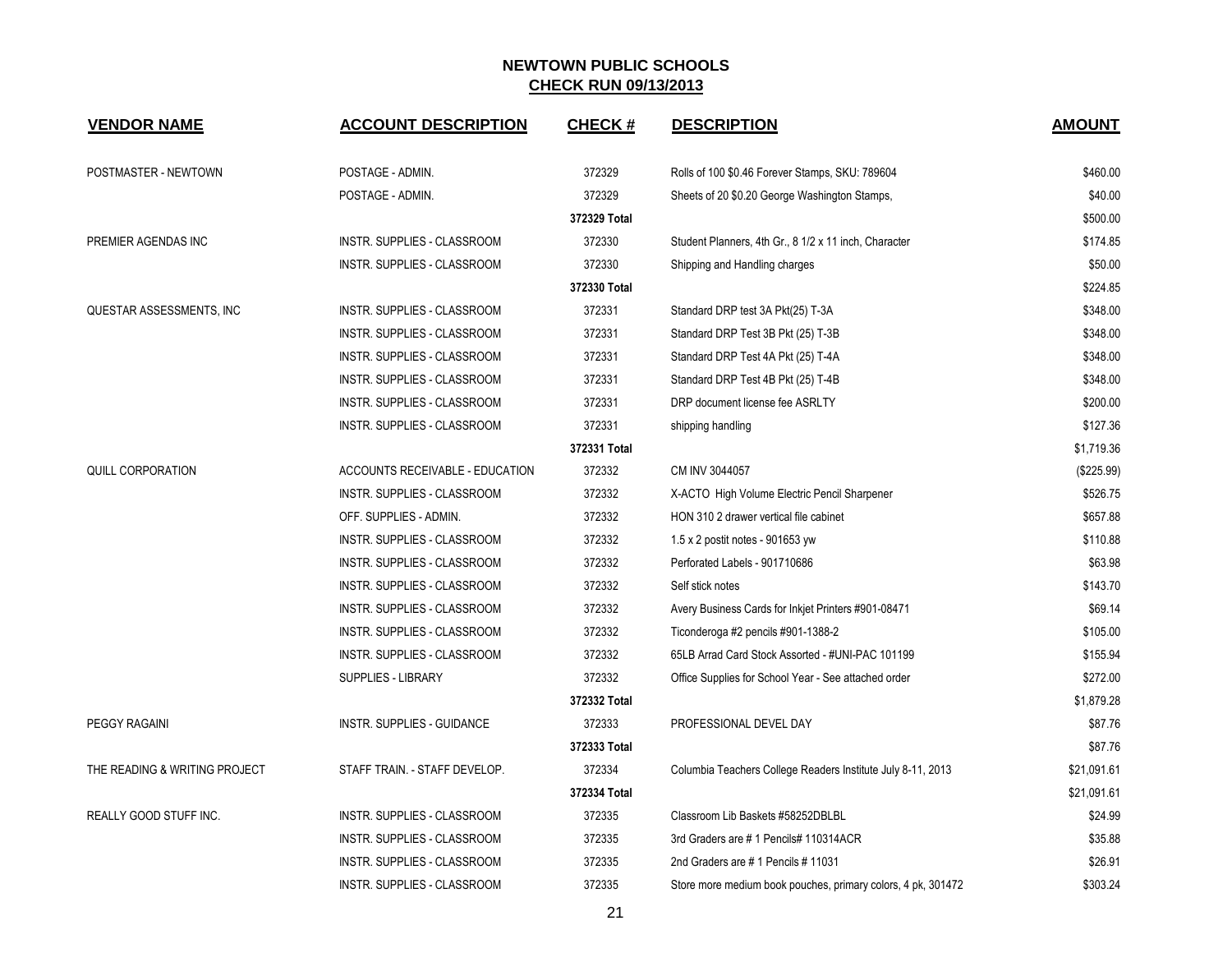| <b>VENDOR NAME</b>                | <b>ACCOUNT DESCRIPTION</b>          | <b>CHECK#</b> | <b>DESCRIPTION</b>                                          | <b>AMOUNT</b> |
|-----------------------------------|-------------------------------------|---------------|-------------------------------------------------------------|---------------|
| REALLY GOOD STUFF INC.            | INSTR. SUPPLIES - CLASSROOM         | 372335        | Writing folders, #153527                                    | \$114.48      |
|                                   | INSTR. SUPPLIES - CLASSROOM         | 372335        | Stacking Bins, blue, 12 pack, item 160074 (Gr 2 & Rdg Ctr)  | \$439.89      |
|                                   | INSTR. SUPPLIES - CLASSROOM         | 372335        | Stacking Bins, BLN, item 160074, 12 pack, (Gr 3)            | \$199.95      |
|                                   | INSTR. SUPPLIES - CLASSROOM         | 372335        | Shipping/Handling                                           | \$147.88      |
|                                   | INSTR. SUPPLIES - CLASSROOM         | 372335        | Three-Compartment Caddies #129187A                          | \$22.38       |
|                                   | INSTR. SUPPLIES - CLASSROOM         | 372335        | Three Compartment Caddies #157197AF                         | \$11.19       |
|                                   | INSTR. SUPPLIES - CLASSROOM         | 372335        | Birthday Cupcakes Poster # 158278                           | \$4.23        |
|                                   | INSTR. SUPPLIES - CLASSROOM         | 372335        | Dismissal Signs # 155438                                    | \$7.99        |
|                                   | INSTR. SUPPLIES - CLASSROOM         | 372335        | Counting Cookies to 100th Day Poster & Stickers Kit# 160141 | \$2.39        |
|                                   | INSTR. SUPPLIES - CLASSROOM         | 372335        | 100th Day Smart Cookie Kit # 159626                         | \$2.79        |
|                                   | INSTR. SUPPLIES - CLASSROOM         | 372335        | Be A Beary Good Helper Poster & M                           | \$2.39        |
|                                   |                                     | 372335 Total  |                                                             | \$1,346.58    |
| JOHN R. REED                      | STAFF TRAVEL - SUPER.               | 372336        | MONTHLY EXPENSE & TRAVEL 2013/14                            | \$300.00      |
|                                   |                                     | 372336 Total  |                                                             | \$300.00      |
| REMEDIA PUBLICATIONS INC          | INSTR. SUPPLIES - SP. ED. H.S.      | 372337        | AS PER ATTACHED ORDER                                       | \$279.98      |
|                                   | INSTR. SUPPLIES - SP. ED. H.S.      | 372337        | AS PER ATTACHED ORDER                                       | \$58.99       |
|                                   | INSTR. SUPPLIES - SP. ED. H.S.      | 372337        | <b>SHIPPING</b>                                             | \$1.00        |
|                                   |                                     | 372337 Total  |                                                             | \$339.97      |
| RENAISSANCE LEARNING INC.         | INSTR. SUPPLIES - READING           | 372338        | <b>STARR Reading Online Subscription</b>                    | \$2,916.00    |
|                                   |                                     | 372338 Total  |                                                             | \$2,916.00    |
| <b>RESOURCES FOR EDUCATORS</b>    | INSTR. SUPPLIES - CLASSROOM         | 372339        | subscription -no shipping                                   | \$229.00      |
|                                   |                                     | 372339 Total  |                                                             | \$229.00      |
| RIDDELL/ ALL AMERICAN SPORTS CORP | <b>REPAIRS - SPORTS</b>             | 372340        | HELMETS-SHOULDER PADS-JERSEY                                | \$7,175.87    |
|                                   |                                     | 372340 Total  |                                                             | \$7,175.87    |
| <b>RICK ROBINSON</b>              | <b>B&amp;G SUPPLIES - CUSTODIAL</b> | 372341        | SHOE'S (40879)                                              | \$100.00      |
|                                   |                                     | 372341 Total  |                                                             | \$100.00      |
| ROCHESTER 100 INC.                | INSTR. SUPPLIES - CLASSROOM         | 372342        | Nicky s Comm #K Folders-no shipping                         | \$138.00      |
|                                   |                                     | 372342 Total  |                                                             | \$138.00      |
| DON ROOS                          | <b>B&amp;G SUPPLIES - CUSTODIAL</b> | 372343        | SHOE'S (40879)                                              | \$100.00      |
|                                   |                                     | 372343 Total  |                                                             | \$100.00      |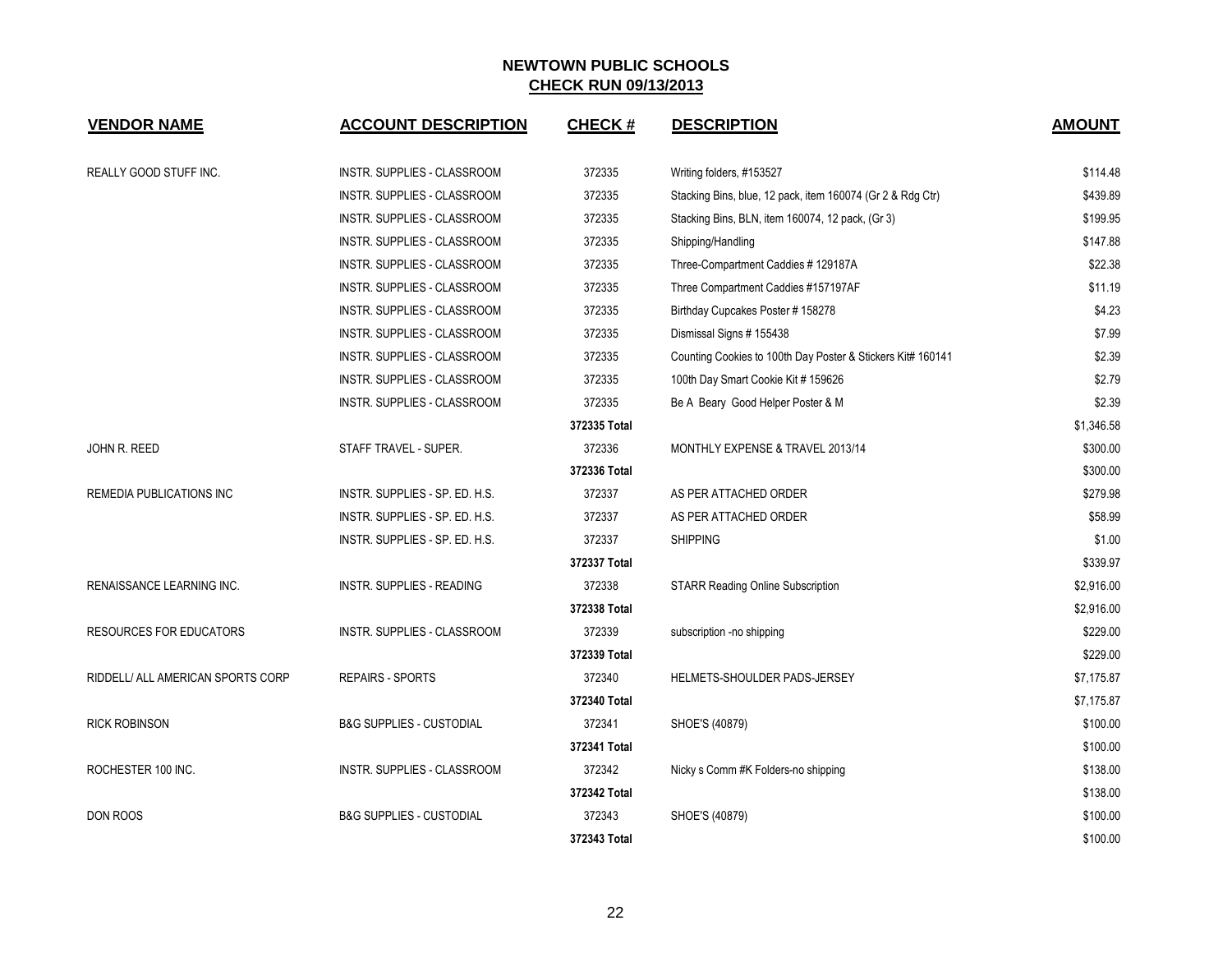| <b>VENDOR NAME</b>            | <b>ACCOUNT DESCRIPTION</b>           | <b>CHECK#</b> | <b>DESCRIPTION</b>                                        | <b>AMOUNT</b> |
|-------------------------------|--------------------------------------|---------------|-----------------------------------------------------------|---------------|
| SAFETY-KLEEN SYSTEMS INC      | CONTRACTED SERV. - TECH ED.          | 372344        | WASHER SERVICE SOLVENT                                    | \$337.68      |
|                               | CONTRACTED SERV. - TECH ED.          | 372344        | WASHER SERVICE SOLVENT                                    | \$25.00       |
|                               |                                      | 372344 Total  |                                                           | \$362.68      |
| <b>NELSON M. SANTOS</b>       | STAFF TRAVEL - INFO. TECH.           | 372345        | TRAVEL AUG 2013                                           | \$63.28       |
|                               | STAFF TRAVEL - INFO. TECH.           | 372345        | TRAVEL JULY 2013                                          | \$50.91       |
|                               |                                      | 372345 Total  |                                                           | \$114.19      |
| HENRY SCHEIN, INC             | MEDICAL SUPPLIES - NONPUBLIC         | 372346        | #104-2930-non woven sponges                               | \$17.90       |
|                               | MEDICAL SUPPLIES - NONPUBLIC         | 372346        | #104-2930 - 3X3 - non-woven sponges                       | \$15.54       |
|                               | MEDICAL SUPPLIES - NONPUBLIC         | 372346        | #104-2411-4X4 - non woven sponges                         | \$23.94       |
|                               | MEDICAL SUPPLIES - M.S.              | 372346        | #567-6191-One Touch Blue Strips Btl                       | \$44.39       |
|                               | MEDICAL SUPPLIES - H.S.              | 372346        | #101-6311 - Tissue-Poly Pillow Cases                      | \$245.88      |
|                               | <b>MEDICAL SUPPLIES - H.S.</b>       | 372346        | #900-4279 - Disp. Washcloths                              | \$215.25      |
|                               | MEDICAL SUPPLIES - H.S.              | 372346        | #104-4374 - eyewash solution                              | \$26.28       |
|                               | MEDICAL SUPPLIES - H.S.              | 372346        | #635-6745 - Safety Pins                                   | \$5.60        |
|                               |                                      | 372346 Total  |                                                           | \$594.78      |
| SCHOLASTIC LIBRARY PUBLISHING | CONTRACTED SERV. - LIBRARY           | 372347        | Multimedia, New Book of Knowledge, Amazing Animals        | \$1,205.00    |
|                               |                                      | 372347 Total  |                                                           | \$1,205.00    |
| SCHOOL OUTFITTERS LLC         | INSTR. SUPPLIES - SCIENCE            | 372348        | DRAPER LUMA MANUAL WALL PROJECTOR SCREEN 96 X 96          | \$150.91      |
|                               | <b>INSTR. SUPPLIES - SCIENCE</b>     | 372348        | BRACKET PACKAGE (2 SIX INCH BRACKETS)                     | \$9.79        |
|                               | <b>INSTR. SUPPLIES - SCIENCE</b>     | 372348        | <b>SHIPPING</b>                                           | \$79.00       |
|                               |                                      | 372348 Total  |                                                           | \$239.70      |
| <b>SCHOOL SPECIALTY</b>       | <b>INSTR. SUPPLIES - WORLD LANG.</b> | 372349        | 052181 LESSON PLAN GRADE BOOKS                            | \$36.27       |
|                               | INSTR. SUPPLIES - WORLD LANG.        | 372349        | LESSON PLAN GRADE BOOK-1339656                            | \$23.93       |
|                               | INSTR. SUPPLIES - SP. ED. PREK-8     | 372349        | ORDER AS PER ATTACHED                                     | \$383.76      |
|                               | <b>INSTR. SUPPLIES - ART</b>         | 372349        | COOPER WIRE GAUGE- RAILROADBOARD PAPER                    | \$275.98      |
|                               | INSTR. SUPPLIES - CLASSROOM          | 372349        | Classroom supplies: SEE ATTACHED: name tags, bday pencils | \$115.28      |
|                               | INSTR. SUPPLIES - CLASSROOM          | 372349        | Science Tables for Classroom Use, Item 6-1447154-030      | \$1,665.00    |
|                               |                                      | 372349 Total  |                                                           | \$2,500.22    |
| SCOTT'S SPORTS SUPPLIES INC   | INSTR. SUPPLIES - SPORTS             | 372350        | GIRLS SOCCER-SOCKS-GAME BALLS-CONES-NETS SCORE BOOKS      | \$2,314.00    |
|                               |                                      | 372350 Total  |                                                           | \$2,314.00    |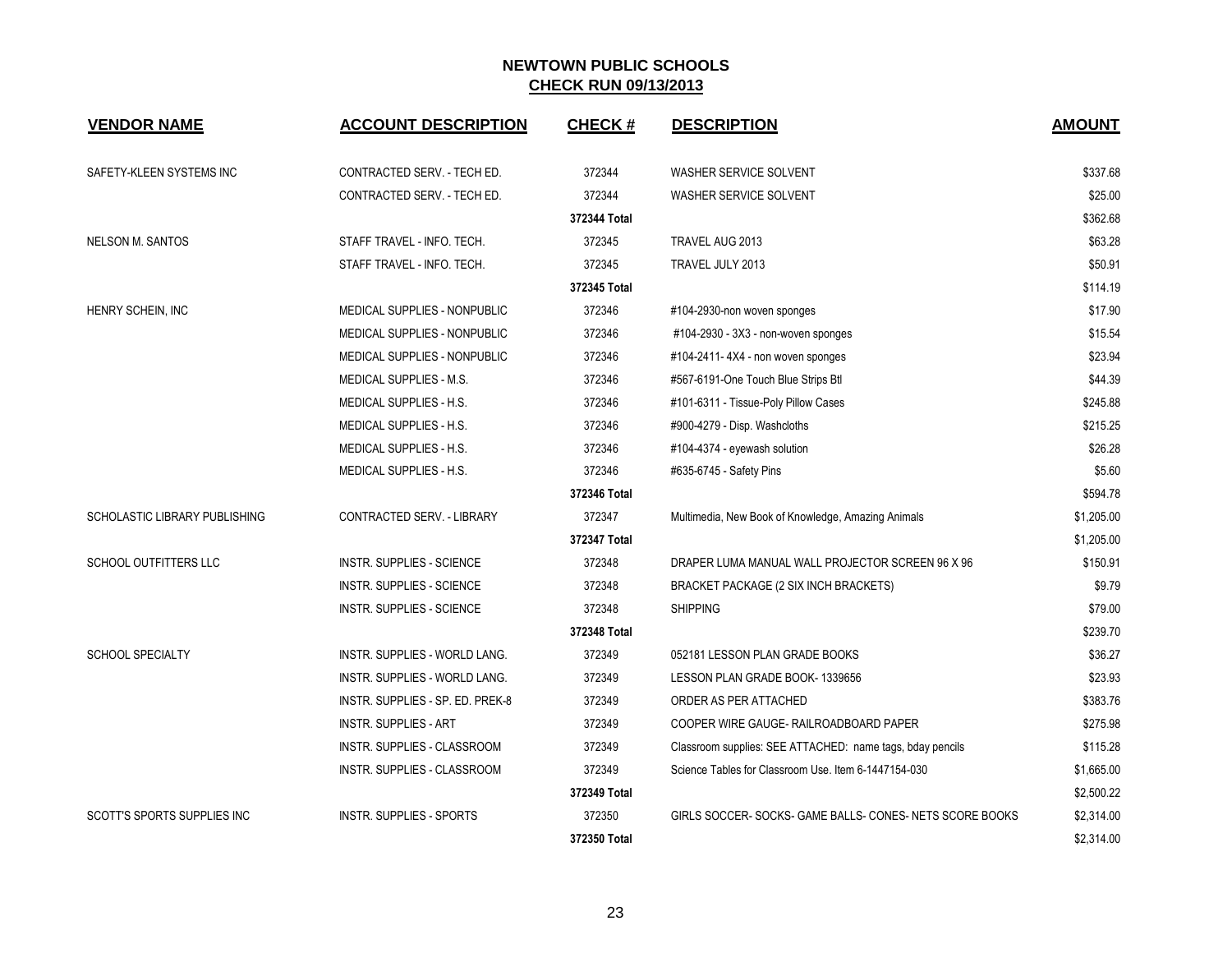| <b>VENDOR NAME</b>              | <b>ACCOUNT DESCRIPTION</b>       | <b>CHECK#</b> | <b>DESCRIPTION</b>                                       | <b>AMOUNT</b> |
|---------------------------------|----------------------------------|---------------|----------------------------------------------------------|---------------|
| <b>J.A. SEXAUER</b>             | <b>B&amp;G SUPPLIES - MAINT.</b> | 372351        | PRESSURE VALVES, GRAPHITE LUBE, FAUCETS, GASGETS         | \$478.38      |
|                                 | <b>B&amp;G SUPPLIES - MAINT.</b> | 372351        | PRESSURE VALVES, GRAPHITE LUBE, FAUCETS, GASGETS         | \$3,575.18    |
|                                 |                                  | 372351 Total  |                                                          | \$4,053.56    |
| SHIFFLER EQUIPMENT SALES INC.   | B. & G. REPAIRS - H.S.           | 372352        | <b>DOOR REPAIR PARTS - NHS</b>                           | \$313.91      |
|                                 |                                  | 372352 Total  |                                                          | \$313.91      |
| SIMULATION CURRICULUM CORP.     | <b>TEXTBOOKS - SCIENCE</b>       | 372353        | 5 Pack of Starry Night                                   | \$250.00      |
|                                 |                                  | 372353 Total  |                                                          | \$250.00      |
| SOUTHBURY PRINTING CENTRE, INC. | OFF. SUPPLIES - BUS. SERV.       | 372354        | NEWTOWN SUBSTITUTE TEACHER APPLICATIONS                  | \$138.66      |
|                                 | OFF. SUPPLIES - BUS. SERV.       | 372354        | 2000 CERTIFIED EMPLOYEE ABSENCE                          | \$261.44      |
|                                 | OFF. SUPPLIES - BUS. SERV.       | 372354        | 10000 PAYROLL TIME SHEETS FOR HOURLY EMPLOYEES.          | \$1,819.69    |
|                                 | OFF. SUPPLIES - BUS. SERV.       | 372354        | 1000 PERSONNEL ACTION FORM, 5.5X8.5 WH/CAN/PNK/GLD       | \$271.29      |
|                                 | <b>PRINTING - MUSIC</b>          | 372354        | <b>MUSIC COPIES</b>                                      | \$1,310.05    |
|                                 |                                  | 372354 Total  |                                                          | \$3,801.13    |
| SPATH BJORKLAND ASSOCIATES, INC | WATER - C.H.                     | 372355        | <b>QUARTERLY MONITORING</b>                              | \$1,557.00    |
|                                 |                                  | 372355 Total  |                                                          | \$1,557.00    |
| STAPLES ADVANTAGE               | <b>INSTR. SUPPLIES - MATH</b>    | 372356        | PENCILS- DRY ERASE BOARD- CALENDAR- TONER CARTRIDGE-     | \$44.59       |
|                                 |                                  | 372356 Total  |                                                          | \$44.59       |
| STEPNEY HARDWARE INC.           | <b>B&amp;G SUPPLIES - MAINT.</b> | 372357        | PAINT / PAINTING SUPPLIES - MAINT SUPPLIES               | \$199.87      |
|                                 | <b>B&amp;G SUPPLIES - MAINT.</b> | 372357        | PAINT / PAINTING SUPPLIES - MAINT SUPPLIES               | \$34.99       |
|                                 | <b>B&amp;G SUPPLIES - MAINT.</b> | 372357        | PAINT / PAINTING SUPPLIES - MAINT SUPPLIES               | \$157.79      |
|                                 | <b>B&amp;G SUPPLIES - MAINT.</b> | 372357        | PAINT / PAINTING SUPPLIES - MAINT SUPPLIES               | \$1,925.67    |
|                                 | <b>B&amp;G SUPPLIES - MAINT.</b> | 372357        | PAINT / PAINTING SUPPLIES - MAINT SUPPLIES               | \$238.95      |
|                                 | <b>B&amp;G SUPPLIES - MAINT.</b> | 372357        | PAINT / PAINTING SUPPLIES - MAINT SUPPLIES               | \$44.67       |
|                                 |                                  | 372357 Total  |                                                          | \$2,601.94    |
| <b>ELIZABETH STONE</b>          | STAFF TRAIN. - STAFF DEVELOP.    | 372358        | Registration for NERA Annual Conference Oct. 23-25, 2013 | \$125.00      |
|                                 |                                  | 372358 Total  |                                                          | \$125.00      |
| SUMMIT PROFESSIONAL EDUCATION   | STAFF TRAIN. - PUPIL SERV.       | 372359        | REGISTRATION FOR COMMON CORE STANDARDS                   | \$199.00      |
|                                 |                                  | 372359 Total  |                                                          | \$199.00      |
| SUPERIOR CLEANERS AND TAILORS   | INSTR. SUPPLIES - SP. ED. PREK-8 | 372360        | STARR PROGRAM LAUNDRY                                    | \$15.45       |
|                                 | INSTR. SUPPLIES - SP. ED. PREK-8 | 372360        | STARR PROGRAM LAUNDRY                                    | \$15.45       |
|                                 |                                  | 372360 Total  |                                                          | \$30.90       |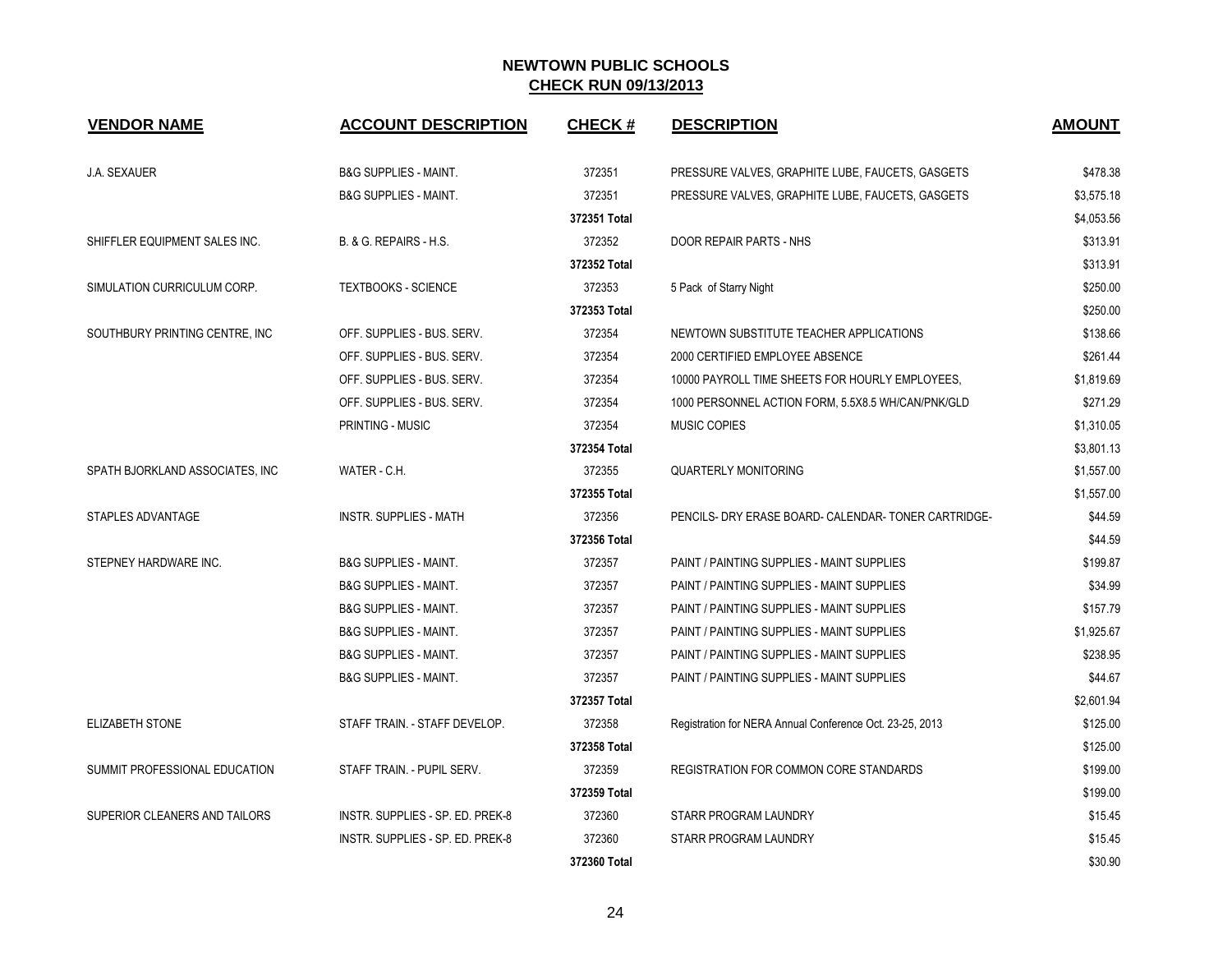| <b>VENDOR NAME</b>             | <b>ACCOUNT DESCRIPTION</b>       | <b>CHECK#</b> | <b>DESCRIPTION</b>                                      | <b>AMOUNT</b> |
|--------------------------------|----------------------------------|---------------|---------------------------------------------------------|---------------|
| EILEEN TABASKO                 | CONTRACTED SERV. - LIBRARY       | 372361        | <b>CONTRACT SERV</b>                                    | \$25.00       |
|                                |                                  | 372361 Total  |                                                         | \$25.00       |
| TAX COLLECTOR NEWTOWN          | SEWER OPERATION & MAINT.         | 372362        | <b>SEWER USE</b>                                        | \$512.64      |
|                                | SEWER OPERATION & MAINT.         | 372362        | <b>SEWER USE</b>                                        | \$33.40       |
|                                | SEWER OPERATION & MAINT.         | 372362        | <b>SEWER USE</b>                                        | \$1,499.47    |
|                                | CAPITAL IMP. - SEWER HAW.        | 372362        | <b>SEWER ASSMENT</b>                                    | \$12,990.31   |
|                                | CAPITAL IMP. - SEWER M.S.        | 372362        | <b>SEWER ASSMENT</b>                                    | \$26,778.76   |
|                                | CAPITAL IMP. - SEWER H.S.        | 372362        | <b>SEWER ASSMENT</b>                                    | \$20,903.52   |
|                                |                                  | 372362 Total  |                                                         | \$62,718.10   |
| <b>TECH AIR</b>                | <b>INSTR. SUPPLIES - SCIENCE</b> | 372363        | ANNUAL CO TANK RENTAL FOR ONE OF THREE REFILLABLE TANKS | \$87.50       |
|                                |                                  | 372363 Total  |                                                         | \$87.50       |
| TESTA REFRIDGERATION, LLC      | REPAIRS - CAFETERIA              | 372364        | <b>REPAIRS</b>                                          | \$165.00      |
|                                | <b>REPAIRS - CAFETERIA</b>       | 372364        | <b>REPAIRS</b>                                          | \$195.00      |
|                                | REPAIRS - CAFETERIA              | 372364        | <b>REPAIRS</b>                                          | \$191.00      |
|                                | REPAIRS - CAFETERIA              | 372364        | <b>REPAIRS</b>                                          | \$277.00      |
|                                | REPAIRS - CAFETERIA              | 372364        | <b>REPAIRS</b>                                          | \$495.00      |
|                                | REPAIRS - CAFETERIA              | 372364        | <b>REPAIRS</b>                                          | \$250.00      |
|                                |                                  | 372364 Total  |                                                         | \$1,573.00    |
| SHAWN TIERNEY                  | STAFF TRAVEL - CLASSROOM         | 372365        | TRAVEL TAFT AP                                          | \$106.22      |
|                                |                                  | 372365 Total  |                                                         | \$106.22      |
| TIME FOR KIDS                  | INSTR. SUPPLIES - CLASSROOM      | 372366        | 2013-14 Subscription to Time                            | \$318.24      |
|                                | INSTR. SUPPLIES - CLASSROOM      | 372366        | 2013-14 Subscription to Time                            | \$224.35      |
|                                | INSTR. SUPPLIES - CLASSROOM      | 372366        | 2013-14 Subscription to Time                            | \$242.45      |
|                                | INSTR. SUPPLIES - CLASSROOM      | 372366        | Shipping and Handling charges                           | \$75.00       |
|                                |                                  | 372366 Total  |                                                         | \$860.04      |
| TOM'S SERVICE LLC              | <b>REPAIRS - CAFETERIA</b>       | 372367        | SOUTHBEND C-VEN REPAIR                                  | \$207.29      |
|                                | REPAIRS - CAFETERIA              | 372367        | <b>GROEN STEAMER REPAIR</b>                             | \$75.00       |
|                                | REPAIRS - CAFETERIA              | 372367        | <b>GE RANGE REPAIRS</b>                                 | \$706.00      |
|                                |                                  | 372367 Total  |                                                         | \$988.29      |
| <b>TREETOP PUBLISHING INC.</b> | INSTR. SUPPLIES - CLASSROOM      | 372368        | Print & Paste Books # Book-PP14                         | \$184.00      |
|                                | INSTR. SUPPLIES - CLASSROOM      | 372368        | shipping                                                | \$18.40       |
|                                |                                  | 372368 Total  |                                                         | \$202.40      |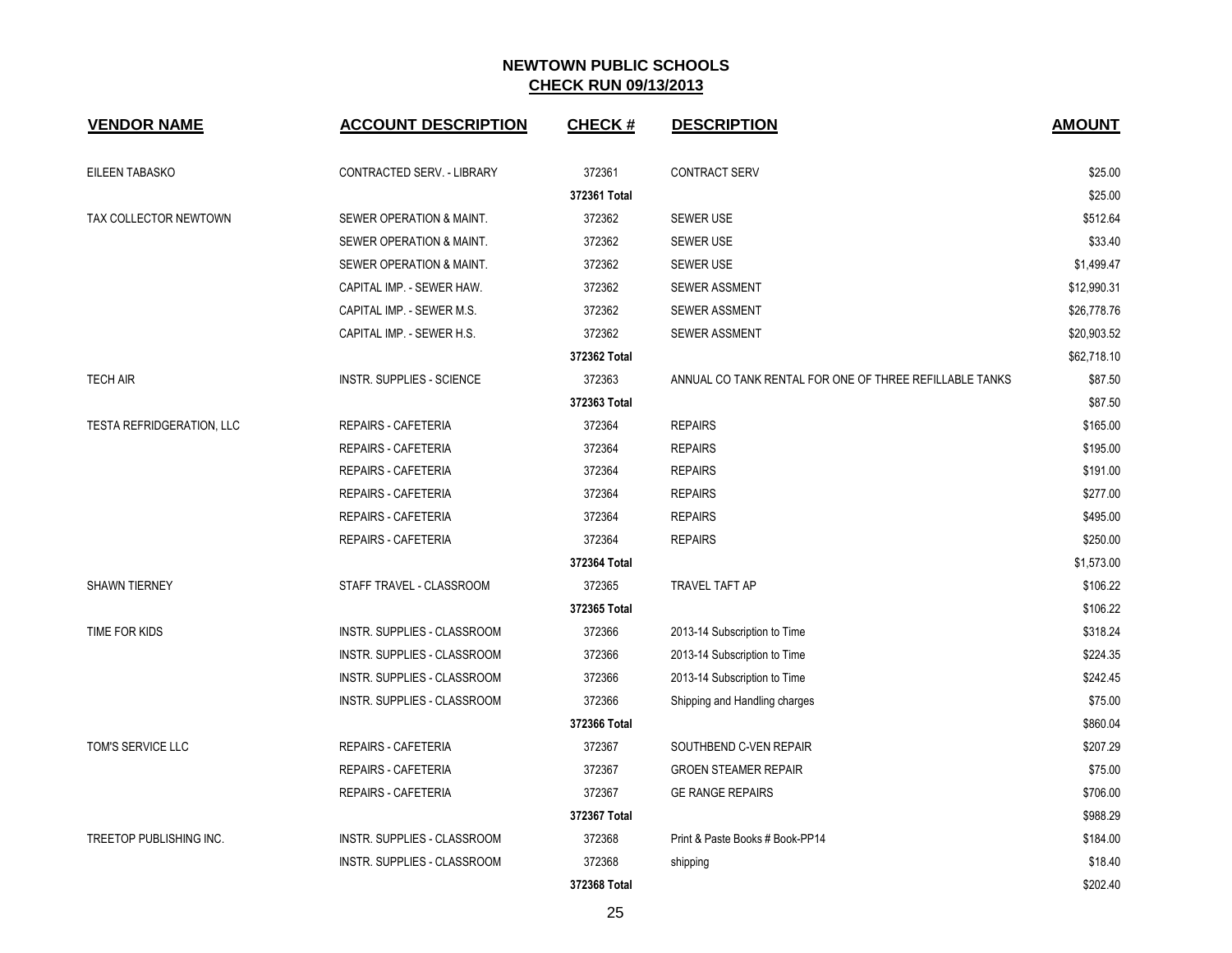| <b>VENDOR NAME</b>                       | <b>ACCOUNT DESCRIPTION</b>          | <b>CHECK#</b> | <b>DESCRIPTION</b>                                                   | <b>AMOUNT</b> |
|------------------------------------------|-------------------------------------|---------------|----------------------------------------------------------------------|---------------|
| <b>TTL SEMINARS</b>                      | STAFF TRAIN. - ENGLISH              | 372369        | Registration fee Seminar,                                            | \$195.00      |
|                                          |                                     | 372369 Total  |                                                                      | \$195.00      |
| UTILITY COMMUNCATIONS INC.               | OFF. SUPPLIES - ADMIN.              | 372370        | Portable radio with belt clip, battery, antenna, charger, programmed | \$196.00      |
|                                          | OFF. SUPPLIES - ADMIN.              | 372370        | Rapid Charger RLN6304                                                | \$55.00       |
|                                          | OFF. SUPPLIES - ADMIN.              | 372370        | Shipping UPS ground                                                  | \$12.45       |
|                                          |                                     | 372370 Total  |                                                                      | \$263.45      |
| <b>FRANK VACCARELLI</b>                  | <b>B&amp;G SUPPLIES - CUSTODIAL</b> | 372371        | SHOES (40879)                                                        | \$90.00       |
|                                          |                                     | 372371 Total  |                                                                      | \$90.00       |
| <b>ERIC VENTURA</b>                      | <b>B&amp;G SUPPLIES - CUSTODIAL</b> | 372372        | SHOE'S (40879)                                                       | \$90.38       |
|                                          |                                     | 372372 Total  |                                                                      | \$90.38       |
| <b>VERNIER SOFTWARE &amp; TECHNOLOGY</b> | <b>INSTR. SUPPLIES - SCIENCE</b>    | 372373        | MG-BTA MAGNETIC FIELD SENSOR                                         | \$116.00      |
|                                          | INSTR. SUPPLIES - SCIENCE           | 372373        | <b>SHIPPING</b>                                                      | \$11.00       |
|                                          |                                     | 372373 Total  |                                                                      | \$127.00      |
| <b>JOHN VICHIOLA</b>                     | <b>B&amp;G SUPPLIES - CUSTODIAL</b> | 372374        | SHOE'S (40879)                                                       | \$100.00      |
|                                          |                                     | 372374 Total  |                                                                      | \$100.00      |
| <b>WARD'S NATURAL SCIENCE</b>            | INSTR. SUPPLIES - SCIENCE           | 372375        | SEE ATTACHED LIST                                                    | \$122.49      |
|                                          | INSTR. SUPPLIES - SCIENCE           | 372375        | <b>FREIGHT CHARGE</b>                                                | \$19.95       |
|                                          | <b>INSTR. SUPPLIES - SCIENCE</b>    | 372375        | See attached List                                                    | \$444.50      |
|                                          | INSTR. SUPPLIES - SCIENCE           | 372375        | See attached List                                                    | \$70.02       |
|                                          |                                     | 372375 Total  |                                                                      | \$656.96      |
| <b>JENNIFER WELTON</b>                   | MEMBERSHIPS - GUIDANCE              | 372376        | MEMBERSHIP CSCA                                                      | \$50.00       |
|                                          |                                     | 372376 Total  |                                                                      | \$50.00       |
| WESTERN CONNECTICUT HEALTH NETWORK       | MEDICAL INS. PREMIUMS               | 372377        | POST OFFER                                                           | \$2,114.50    |
|                                          |                                     | 372377 Total  |                                                                      | \$2,114.50    |
| WISE LEARNING SPECIALIZED LEARNING CTR   | <b>TUTORS - HOMEBOUND</b>           | 372378        | SERV 08/27/2013 THRU 09/06/2013                                      | \$2,000.00    |
|                                          |                                     | 372378 Total  |                                                                      | \$2,000.00    |
| WOODHOUSE ACADEMY LLC                    | TUITION - OUT-OF-DISTRICT           | 372379        | RATE FOR 181 DAYS                                                    | \$5,965.00    |
|                                          |                                     | 372379 Total  |                                                                      | \$5,965.00    |
| YANKEEGAS                                | PROPANE & NATURAL GAS - RIS.        | 372380        | GAS 57410220032                                                      | \$2,012.11    |
|                                          | PROPANE & NATURAL GAS - RIS.        | 372380        | GAS 57526160064                                                      | \$125.00      |
|                                          | PROPANE & NATURAL GAS - M.S.        | 372380        | GAS 57201350022                                                      | \$116.15      |
|                                          | PROPANE & NATURAL GAS - H.S.        | 372380        | GAS 57445161052                                                      | \$6,068.80    |